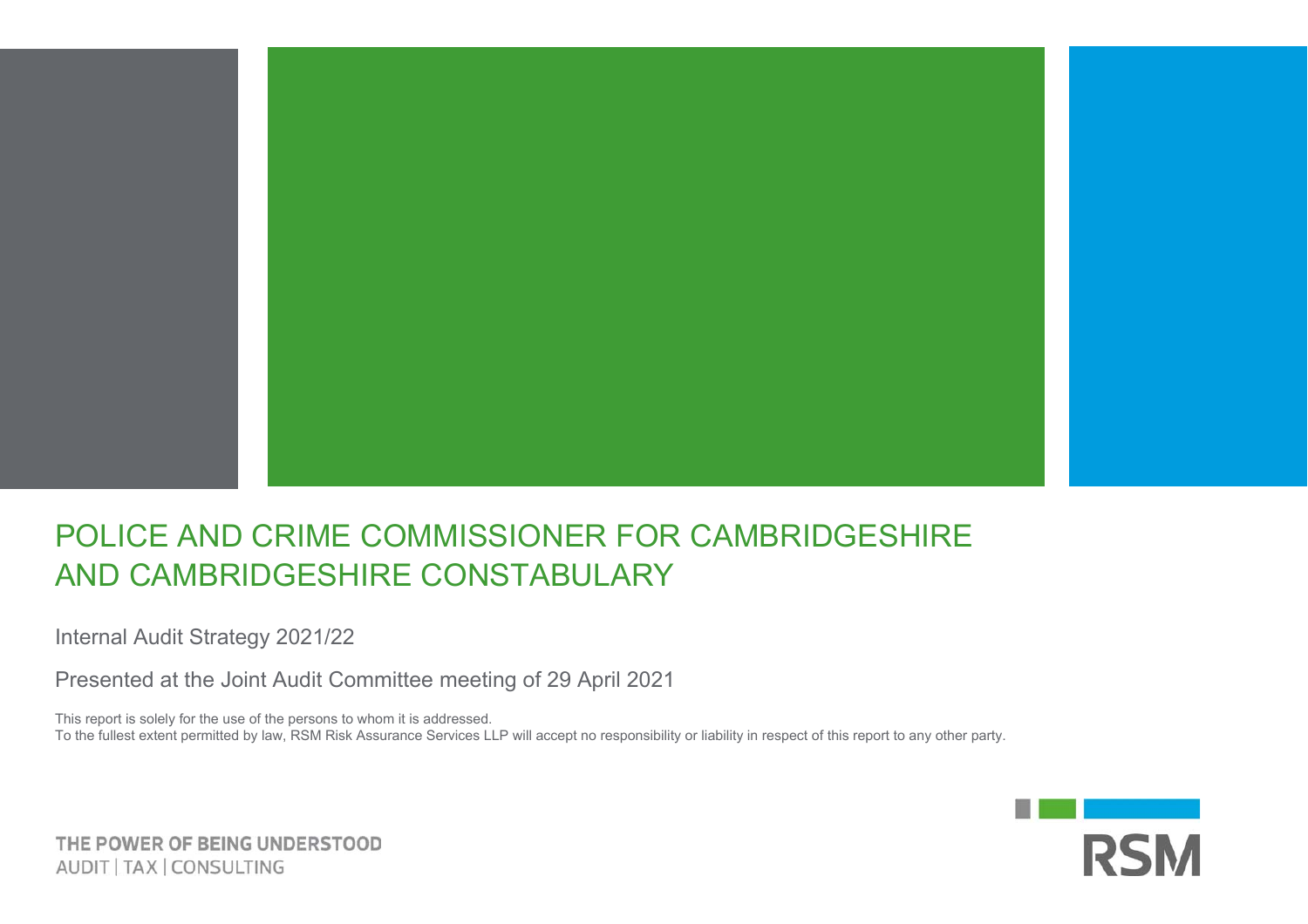## EXECUTIVE SUMMARY

In preparing our Internal Audit Plan for 2021/22 we have worked closely with management to produce an audit programme which remains mindful of the continuing developments and challenges around Covid-19. Whilst this plan is presented for consideration by the Joint Audit Committee (JAC), we will continue to hold regular meetings with management, during the year, to deliver an internal audit programme which remains flexible and 'agile' to ensure it meets your needs in these ever changing circumstances.

The key points to note from our plan are:



**2021/22 Internal Audit priorities**: Internal audit activity for 2021/22 is based on analysing your corporate objectives and risk profile as well as other factors affecting you in the year ahead, including changes within the sector. Our detailed plan for 2021/22 is included at Section 1.



**Level of Resource:** The plan is costed in line with the day rates within the tender. We will continue with our approach of using technology when undertaking our operational audits. During 2020/21 we embraced more ways of using technology to undertake our audit work including; the use of 4questionnaires, MS Teams meetings, secure web portals for audit data sharing (Huddle) and data analytics technology. This will further strengthen our sampling and focus our audit testing. Refer to Appendix A.



**Core Assurance:** As required to provide the Head of Internal Audit Opinions, our plan includes an assessment of governance, risk management, key financial controls, key risk areas and associated controls and follow up coverage.

We have included both an Annual Internal Audit Plan and Internal Audit Strategy for the Cambridgeshire only elements of the plan which include coverage at both the Office of Police and Crime Commissioner for Cambridgeshire and Cambridgeshire Constabulary.

**Collaboration Assurance:** In addition, we have also included a separate plan and strategy for some of the key collaborated areas of Bedfordshire, Cambridgeshire and Hertfordshire Police (BCH) and 7 Force where appropriate. The BCH areas of coverage have been agreed and prioritised following discussions with individual CFO's and following a Joint CFOs meeting. At this stage, it was agreed that 7Force Collaboration assurance would be minimal (7Force Procurement Follow up proposed for 2021/22 ), but this area will be formally kept under review throughout 2021/22 between RSM and the CFO's and the JAC meetings.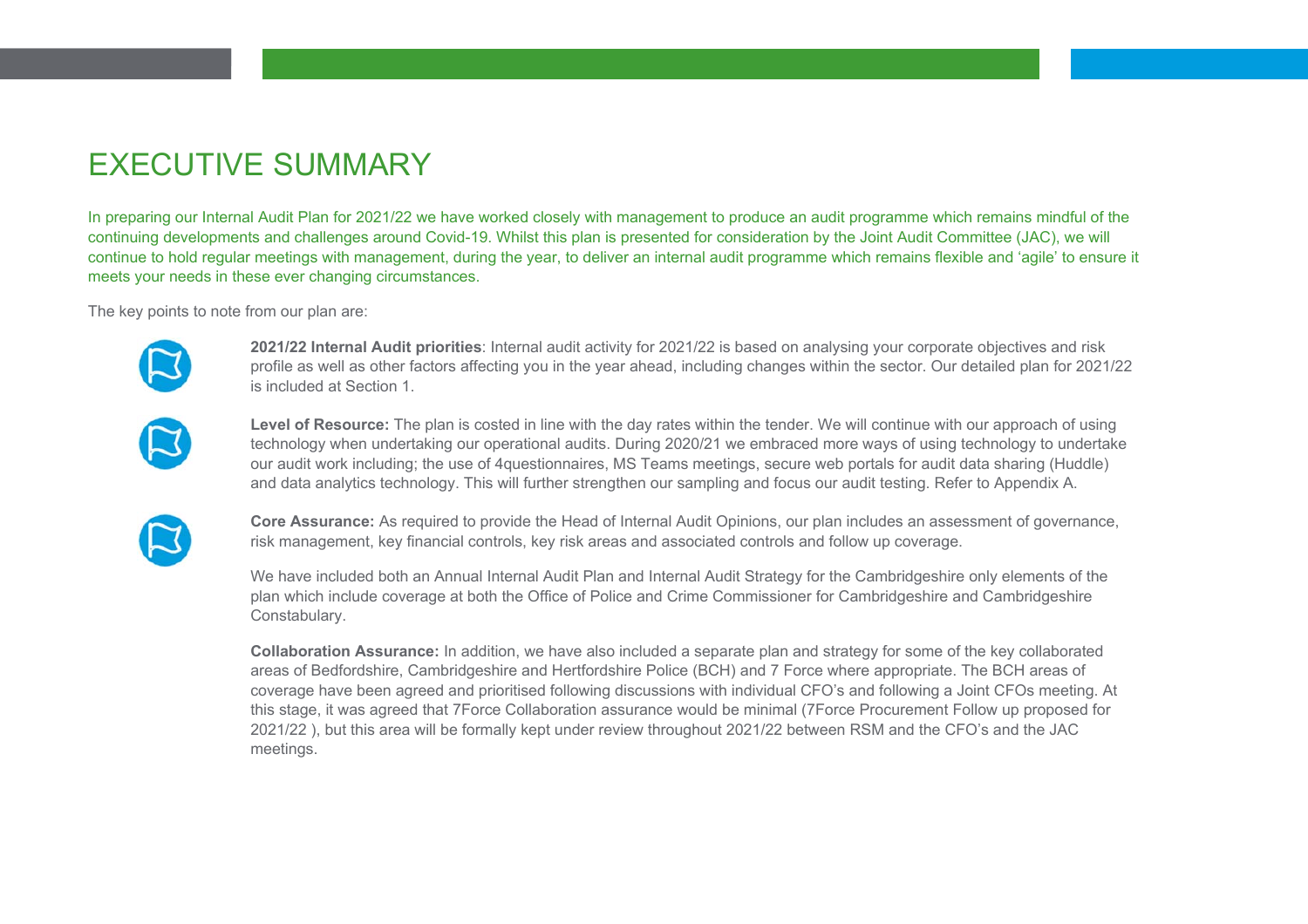

**Contingency:** We have discussed a potential review to include the impact and readiness for changes as a result of Brexit. Whilst there is no resource currently allocated to this area, the requirement for this audit will be kept under review throughout the year to identify if this is needed.

**'Agile' approach:** Our approach to working with you has always been one where we will respond to your changing assurance needs. By employing 'agile' or a 'flexible' approach to our service delivery, we are able to change the focus of audits / audit delivery; keeping you informed of these changes in our progress papers to JAC during the year.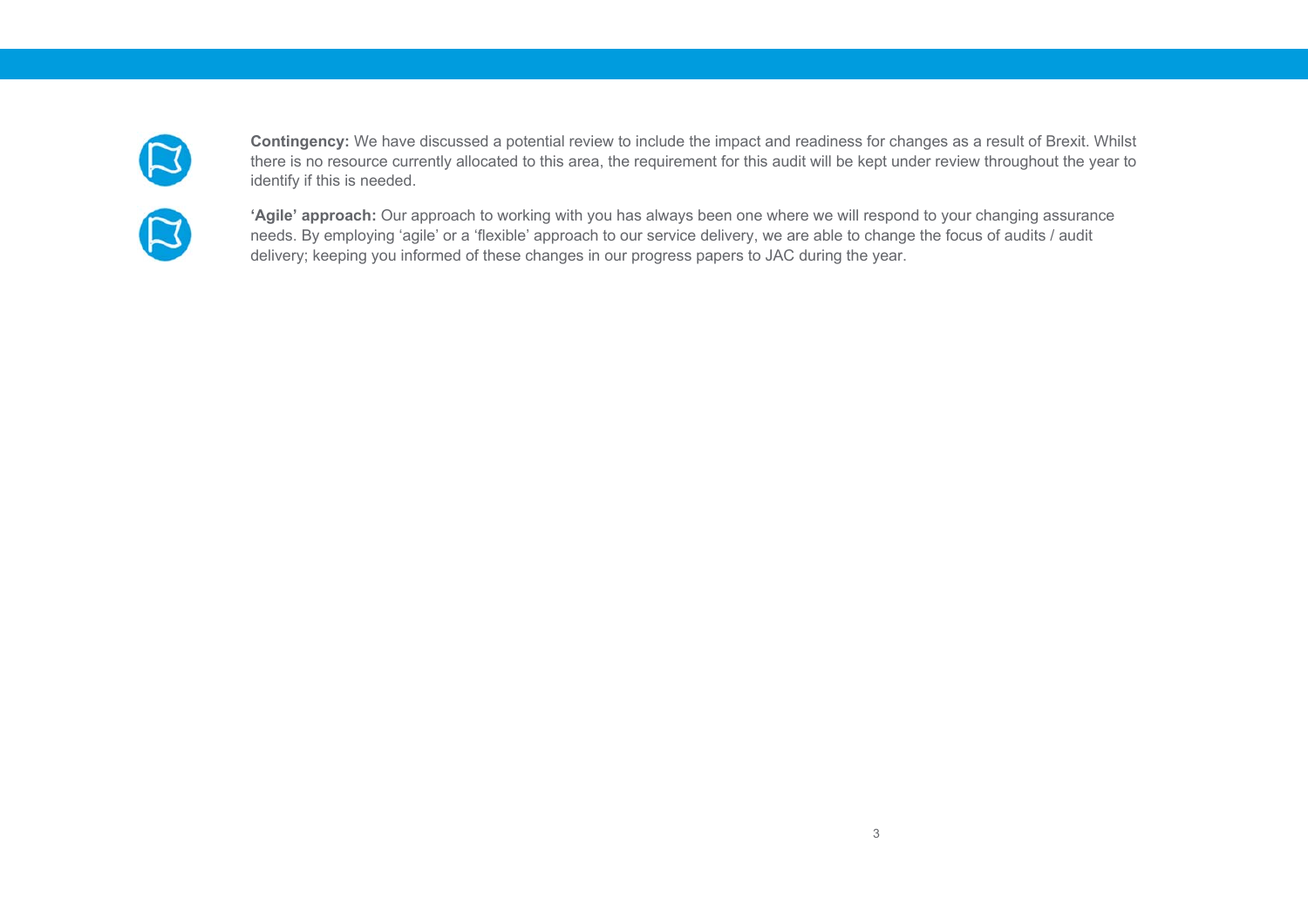# **CONTENTS**

| APPENDIX B: INTERNAL AUDIT STRATEGY 2021/22 - 2022/23 11 |  |
|----------------------------------------------------------|--|
|                                                          |  |
|                                                          |  |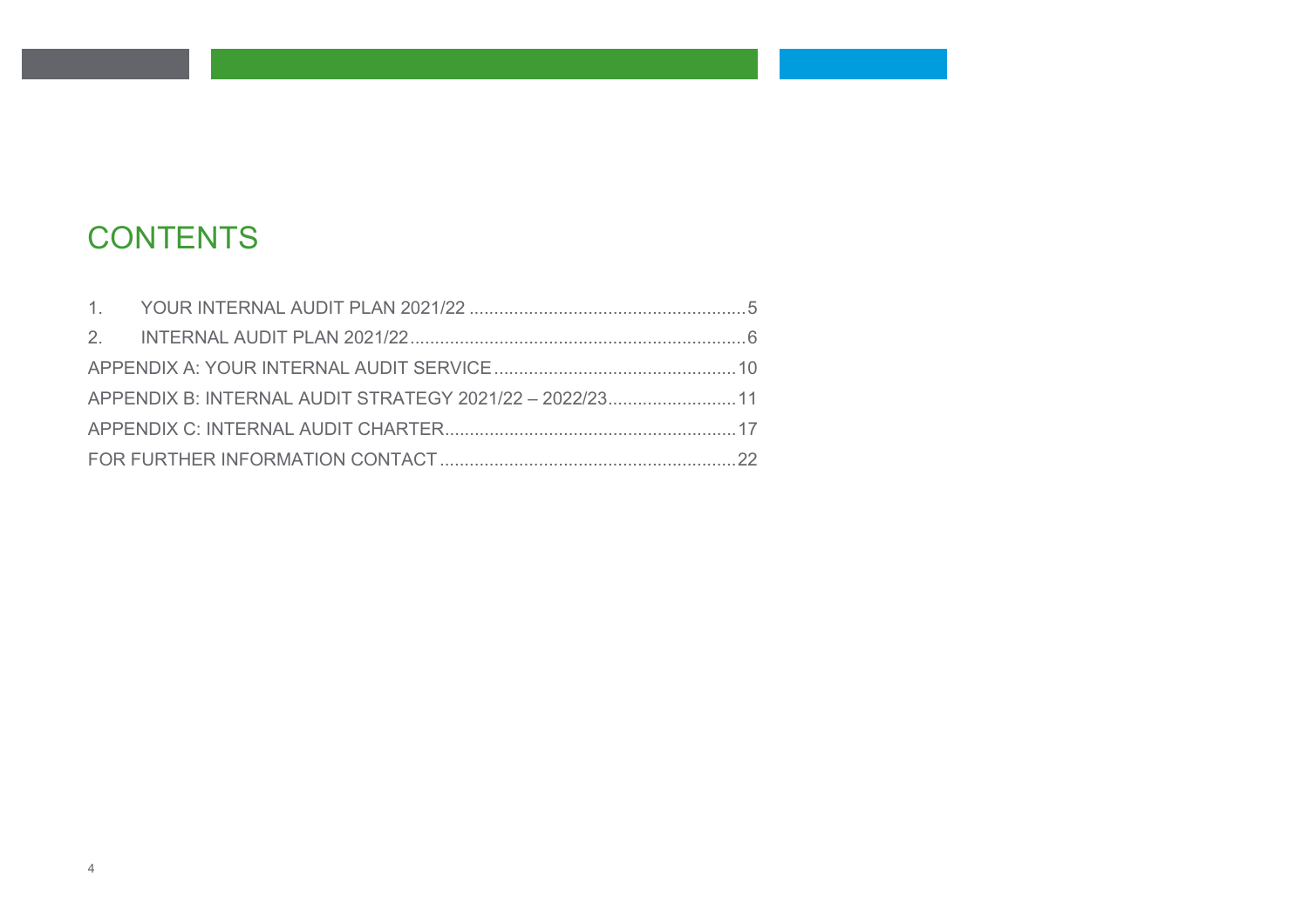### 1. YOUR INTERNAL AUDIT PLAN 2021/22

Our approach to developing your internal audit plan is based on analysing your corporate objectives, risk profile and assurance framework as well as other, factors affecting Police and Crime Commissioner for Cambridgeshire and Cambridgeshire Constabulary in the year ahead, including changes within the sector.

#### **Risk management processes**

We have evaluated your risk management processes and consider that we can place reliance on your risk registers to inform the internal audit strategy. We have used various sources of information (see Figure A below) and discussed priorities for internal audit coverage with senior management across the OPCC and Constabulary, and the JAC.

Figure A: Audit considerations – sources considered when developing the Internal Audit Strategy.

Based on our understanding of the organisation, the collaborative ventures, the information provided to us by stakeholders, and the regulatory requirements, we have developed an annual internal plan for the coming year and a high level strategic plan (see Section 2 and Appendix B for full details).

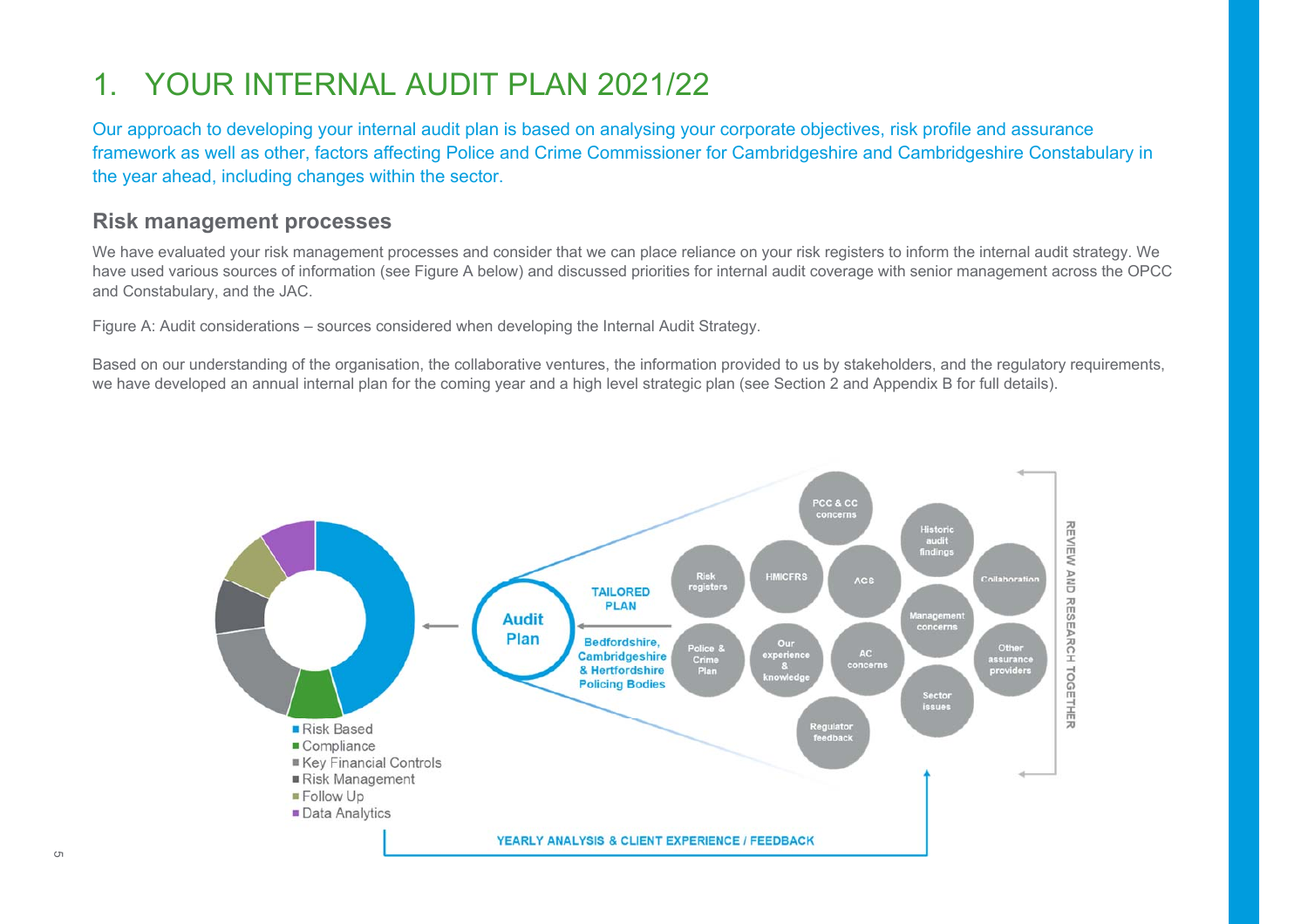## 2. INTERNAL AUDIT PLAN 2021/22

The table below shows each of the reviews that we propose to undertake as part of the internal audit plan for 2021/22. The table details the strategic risks which may warrant internal audit coverage. This review of your risks allows us to ensure that the proposed plan will meet the organisation's assurance needs for the forthcoming and future years. As well as assignments designed to provide assurance or advisory input around specific risks, the strategy also includes a follow up of management actions and an audit management allocation.

### **Police and Crime Commissioner for Cambridgeshire and Cambridgeshire Constabulary Audit Plan**

| <b>Objective of the review</b><br>(Strategic risk)                                                                                                                                                                                                                                                                                                                                                                                        | <b>Audit approach</b> | <b>Proposed timing</b> |
|-------------------------------------------------------------------------------------------------------------------------------------------------------------------------------------------------------------------------------------------------------------------------------------------------------------------------------------------------------------------------------------------------------------------------------------------|-----------------------|------------------------|
| <b>Risk Based Audit</b>                                                                                                                                                                                                                                                                                                                                                                                                                   |                       |                        |
| <b>Governance</b>                                                                                                                                                                                                                                                                                                                                                                                                                         | Risk based            | Q2                     |
| Following the Police and Crime Commissioner elections in May 2021, we will undertake a review of the<br>Governance arrangements in place within the Office of the Police and Crime Commissioner.                                                                                                                                                                                                                                          |                       |                        |
| Risk 1.1, 3.4, 4.1, 3.5                                                                                                                                                                                                                                                                                                                                                                                                                   |                       |                        |
| <b>Estates Management</b>                                                                                                                                                                                                                                                                                                                                                                                                                 | <b>Risk based</b>     | Q <sub>1</sub>         |
| Project Management review of the new Cambs Southern Policing Station. This will include how the<br>organisation is ensuring the project is kept to time and budget. As part of our review we will also include<br>how change management and risk management are operated.                                                                                                                                                                 |                       |                        |
| Risks linked to Cambs Southern Policing Station Project Risk Register                                                                                                                                                                                                                                                                                                                                                                     |                       |                        |
| <b>Risk Management (OPCC &amp; Constabulary)</b>                                                                                                                                                                                                                                                                                                                                                                                          | <b>Core Assurance</b> | Q2                     |
| Review of the Risk Management arrangements within the OPCC & Force to ensure risks are adequately<br>identified, managed and reported. This review will incorporate a 'deep dive' into both the Force and the<br>OPCC risk registers. Coverage will include a sample of risks from both risk registers and discussion with<br>the risk owners in relation to the risk description, controls in place, risk score and assurances in place. |                       |                        |
| Risks – this review will provide assurance across a range of Force and OPCC risk registers                                                                                                                                                                                                                                                                                                                                                |                       |                        |
| <b>Core Assurance</b>                                                                                                                                                                                                                                                                                                                                                                                                                     |                       |                        |
| <b>Budgetary Control</b>                                                                                                                                                                                                                                                                                                                                                                                                                  | <b>Key Controls</b>   | Q3                     |
| Review of the controls in place to manage budgets within the Constabulary and OPCC, this will include<br>verification of the accuracy of the budget reporting and discussions with budget holders on their use of the<br>information available. We will also provide assurance that the management accounts reconcile back to<br>the ledger and the approved budget.                                                                      |                       |                        |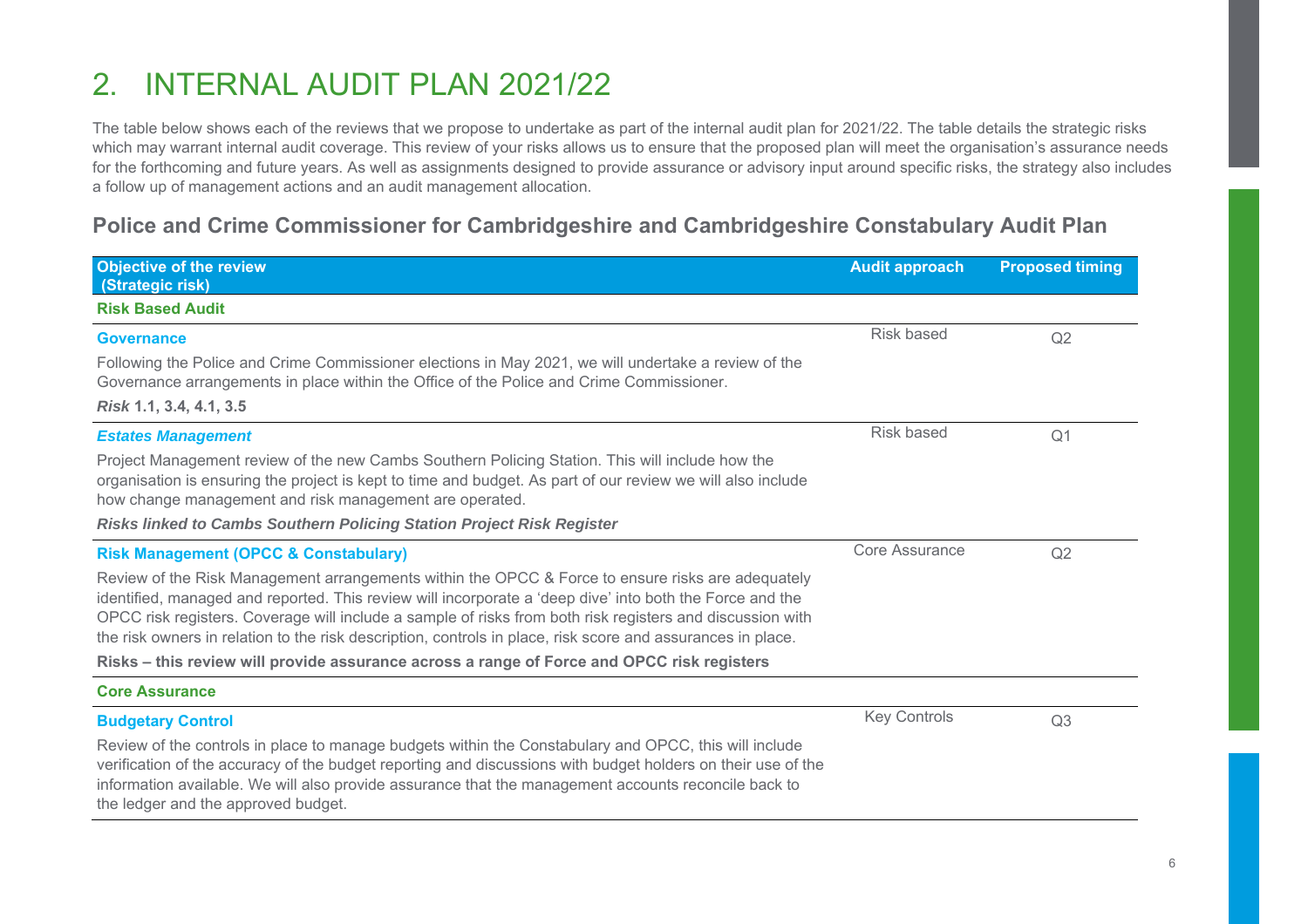| <b>Capital Accounting &amp; Fixed Assets</b>                                                                                                                                                                                                  | <b>Key Control</b>   | Q <sub>3</sub>      |
|-----------------------------------------------------------------------------------------------------------------------------------------------------------------------------------------------------------------------------------------------|----------------------|---------------------|
| Audit of the key controls including; authorisation of capital projects / expenditure, maintenance of the asset<br>register, internal verification of assets, disposals of assets, maintenance of inventory registers.                         |                      |                     |
| <b>Covert Human Intelligence Source (CHIS) Payments and Covert Accounts</b>                                                                                                                                                                   | <b>Systems Based</b> | Q3                  |
| Management and recording of CHIS Payments, in addition, as part of our review we will include controls<br>for the management of covert bank accounts and petty cash floats to ensure use is appropriate,<br>authorised and properly recorded. |                      |                     |
| <b>Seized/Lost Property and Controlled Drugs</b>                                                                                                                                                                                              | <b>Systems Based</b> | Q <sub>3</sub>      |
| Review of the storage, and control of seized property and controlled drugs including accurate recording<br>and updating on the system.                                                                                                        |                      |                     |
| <b>Other Internal Audit Activity</b>                                                                                                                                                                                                          |                      |                     |
| <b>Follow up</b>                                                                                                                                                                                                                              | Follow up            | Q4                  |
| To meet internal auditing standards, and to provide assurance on action taken to address<br>recommendations previously agreed by management.                                                                                                  |                      |                     |
| <b>Management</b><br>This will include:                                                                                                                                                                                                       | N/A                  | Throughout the year |
| Annual planning<br>۰                                                                                                                                                                                                                          |                      |                     |
| Preparation for, and attendance at, JAC<br>$\bullet$                                                                                                                                                                                          |                      |                     |
| Regular liaison and progress updates<br>$\bullet$                                                                                                                                                                                             |                      |                     |
| Liaison with external audit and other assurance providers<br>$\bullet$                                                                                                                                                                        |                      |                     |
| Preparation of the annual opinions                                                                                                                                                                                                            |                      |                     |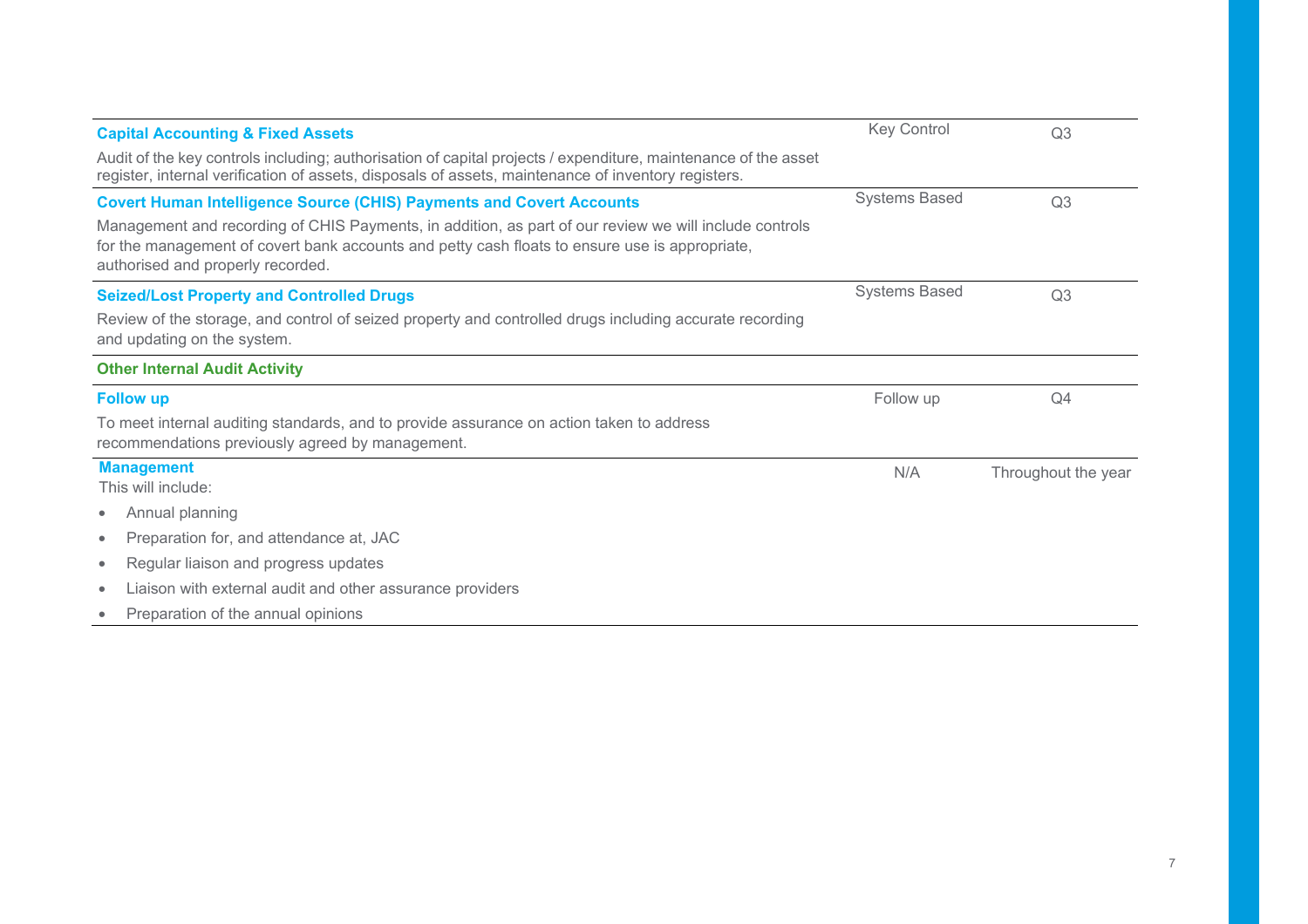### **Bedfordshire, Cambridgeshire and Hertfordshire Collaborative Audit Plan**

| <b>Objective of the review</b><br>(Strategic risk)                                                                                                                                                                      | <b>Audit approach</b> | <b>Proposed timing</b> |
|-------------------------------------------------------------------------------------------------------------------------------------------------------------------------------------------------------------------------|-----------------------|------------------------|
| <b>Bedfordshire lead</b>                                                                                                                                                                                                |                       |                        |
| <b>Proceeds of Crime</b>                                                                                                                                                                                                | <b>Risk Based</b>     | Q2                     |
| Review of compliance with the procedures in relation to the Proceeds of Crime. As part of the scoping<br>of this review, consideration will be given to the ERSOU, BCH and individual Force elements of the<br>process. |                       |                        |
| <b>Cambridgeshire lead</b>                                                                                                                                                                                              |                       |                        |
| <b>Corporate Review - BCH Governance</b>                                                                                                                                                                                | <b>Systems Based</b>  | Q <sub>1/2</sub>       |
| Review of the governance arrangements within BCH including overall structure, adherence to the Section<br>22s in place and clarity of decision making and reporting.                                                    |                       |                        |
| <b>Procurement Follow up</b>                                                                                                                                                                                            | Follow up             | Q <sub>3</sub>         |
| To follow up on the action agreed within the BCH Procurement review completed within 2020/21 to provide<br>assurance on action taken to address these areas.                                                            |                       |                        |
| <b>Risk 3.1, 3.2</b>                                                                                                                                                                                                    |                       |                        |
| <b>Payroll including overtime</b>                                                                                                                                                                                       | <b>Systems Based</b>  | Q <sub>3</sub>         |
| A joint Payroll review across BCH, this year we will also include the overtime management including<br>the use of CARMS within the organisations.                                                                       |                       |                        |
| <b>Hertfordshire lead</b>                                                                                                                                                                                               |                       |                        |
| <b>ICT - Distribution of Assets</b>                                                                                                                                                                                     | <b>Systems Based</b>  | Q2                     |
| An audit of the distribution of ICT assets within the collaboration including the allocation of costs relating to<br>the assets.                                                                                        |                       |                        |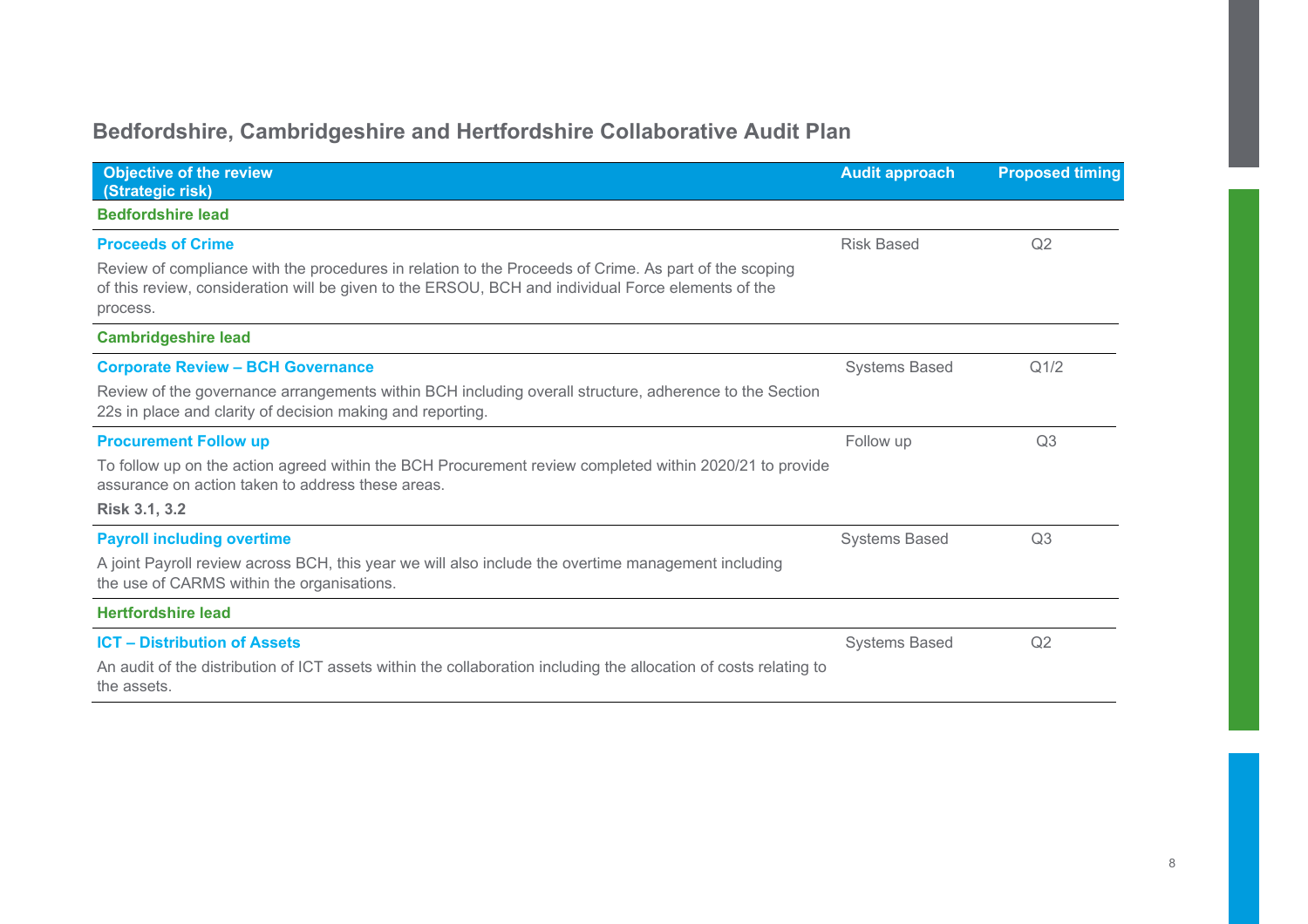| Advisory   | Q3 |
|------------|----|
|            |    |
|            |    |
| Risk Based | Q3 |
|            |    |
|            |    |

A detailed planning process will be completed for each review, and the final scope will be documented in an Assignment Planning Sheet. This will be issued to the key stakeholders for each review.

#### **2.1 Working with other assurance providers**

The JAC is reminded that internal audit is only one source of assurance and through the delivery of our plan we will not, and do not, seek to cover all risks and processes within the organisation.

We will however continue to work closely with other assurance providers, such as external audit to ensure that duplication is minimised, and a suitable breadth of assurance obtained.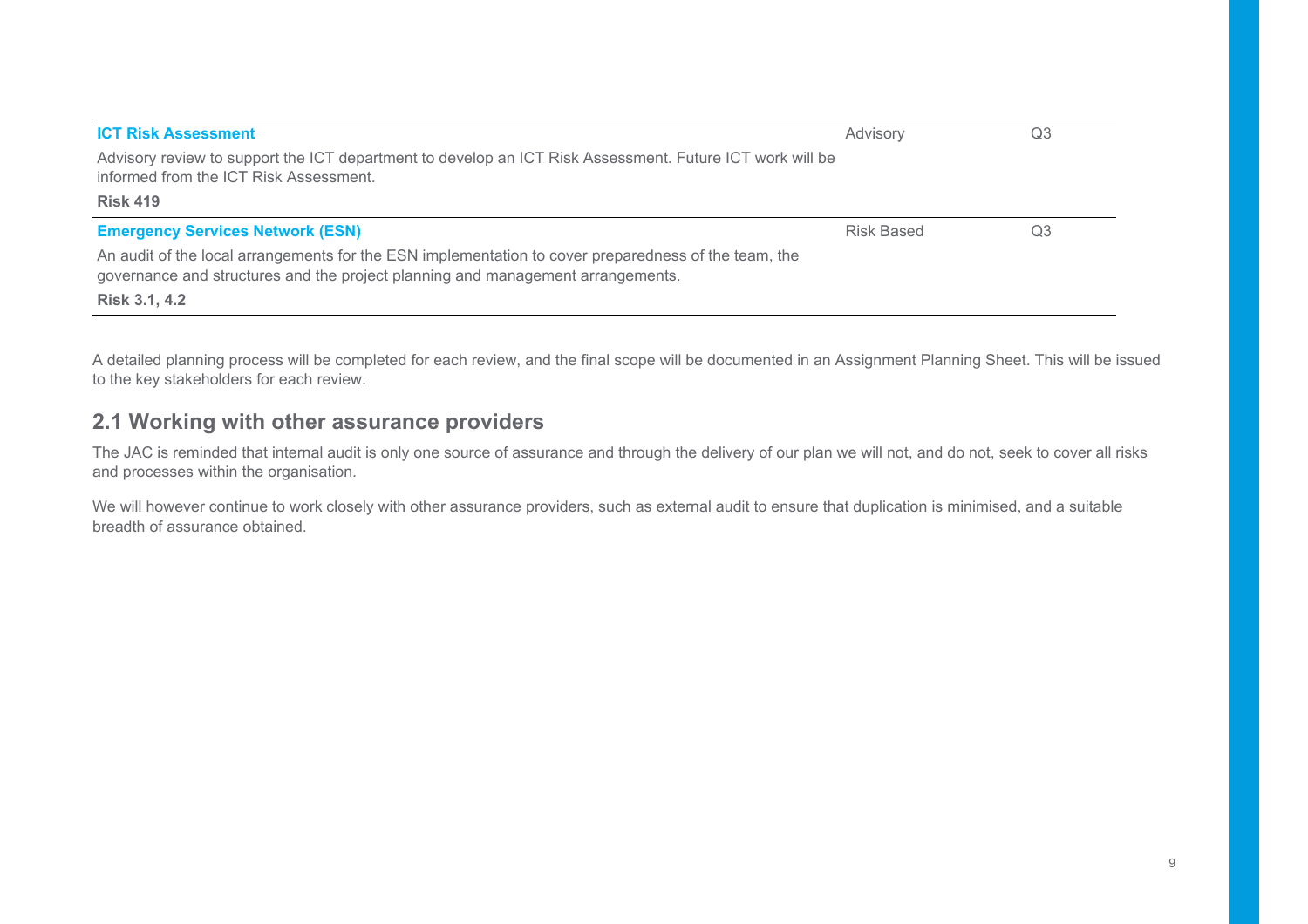### APPENDIX A: YOUR INTERNAL AUDIT SERVICE

Your internal audit service is provided by RSM Risk Assurance Services LLP. The team will be led by Daniel Harris as your Head of Internal Audit, supported by Suzanne Rowlett as your senior manager and Alan Grisley as your assistant manager.

#### **Fees**

Our fee to deliver the plan is in line with our tender submission and is based on 137 days input.

#### **Core team**

The delivery of the 2021/22 audit plan will be based around a core team. However, we will complement the team with additional specialist technology risk auditors, fraud solutions specialists and other skills where required.

#### **Conformance with internal auditing standards**

RSM affirms that our internal audit services are designed to conform to the Public Sector Internal Audit Standards (PSIAS).

Under PSIAS, internal audit services are required to have an external quality assessment every five years. Our risk assurance service line commissioned an external independent review of our internal audit services in 2016 to provide assurance whether our approach meets the requirements of the International Professional Practices Framework (IPPF) published by the Global Institute of Internal Auditors (IIA) on which PSIAS is based.

The external review concluded that "there is a robust approach to the annual and assignment planning processes and the documentation reviewed was thorough in both terms of reports provided to audit committee and the supporting working papers." RSM was found to have an excellent level of conformance with the IIA's professional standards.

The risk assurance service line has in place a quality assurance and improvement programme to ensure continuous improvement of our internal audit services. Resulting from the programme, there are no areas which we believe warrant flagging to your attention as impacting on the quality of the service we provide to you.

Our next external review will be conducted during 2021 and we will inform the JAC of its findings.

### **Conflicts of interest**

We are not aware of any relationships that may affect the independence and objectivity of the team, and which are required to be disclosed under internal auditing standards.

In previous years we have undertaken work to support the Police and Crime Commissioner and Chief Constable in updating the latest Annual Governance Statements, based on the evidence provided and discussions with a number of key individuals. If this is completed again within 2021/22, this will continue to be completed under separate Letters of Engagement and will be independently undertaken by separate management teams and Partners, independent of the internal audit team. Therefore, we do not consider any conflicts of interests need to be declared.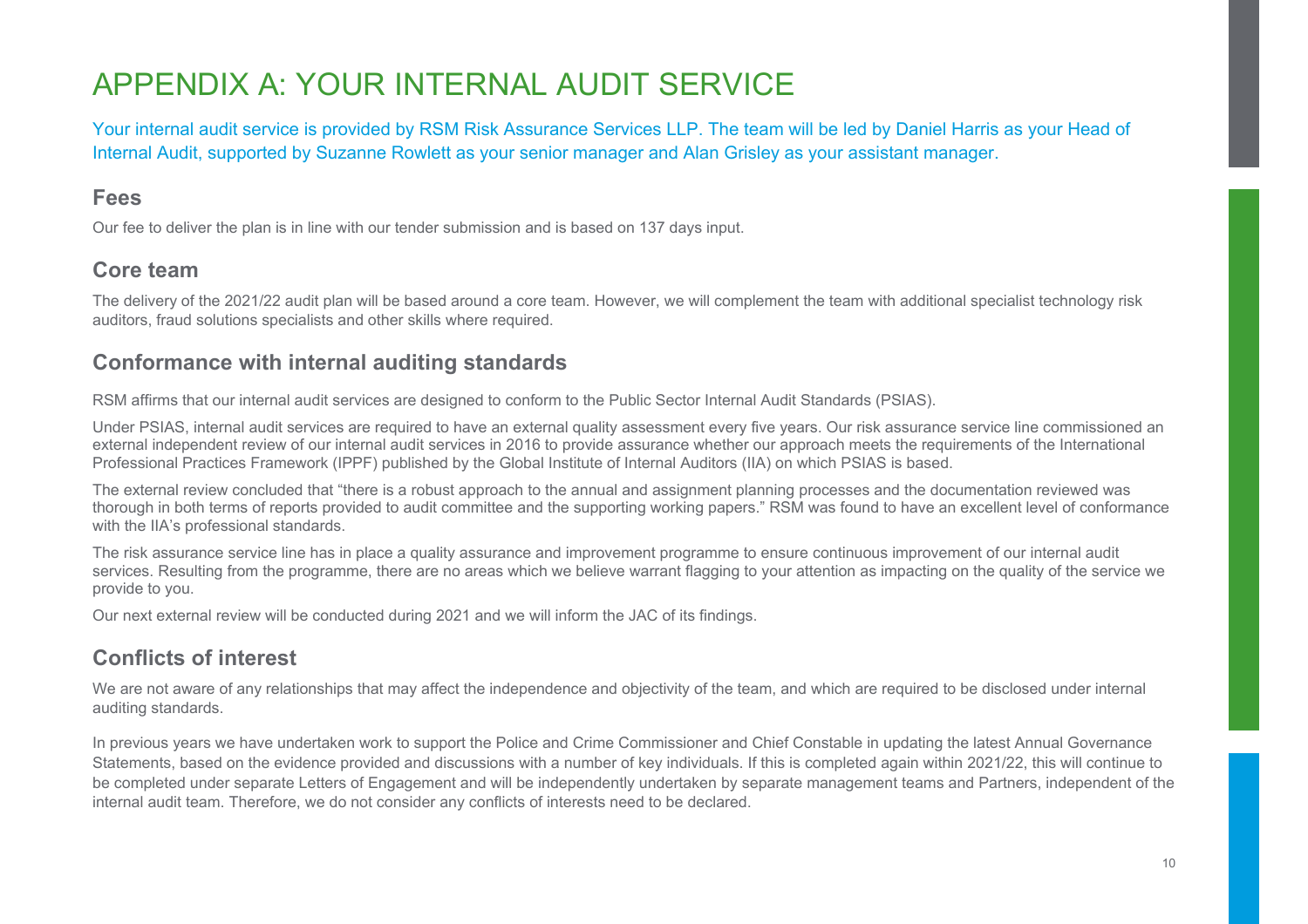### APPENDIX B: INTERNAL AUDIT STRATEGY 2021/22 – 2022/23

The table below shows an overview of the audit coverage to be provided through RSM's delivery of the internal audit strategy. This has been derived from the process outlined in Section 1 above, as well as our own view of the risks facing the sector as a whole.

**Police and Crime Commissioner For Cambridgeshire And Cambridgeshire Constabulary Audit Strategy** 

| <b>Assurance Provided</b>             |                                                        |                                                                                              |                                               |            |            |            |              |                  |
|---------------------------------------|--------------------------------------------------------|----------------------------------------------------------------------------------------------|-----------------------------------------------|------------|------------|------------|--------------|------------------|
|                                       | Red - No Assurance / Poor Progress                     |                                                                                              |                                               |            |            |            |              |                  |
|                                       | Amber/red - Partial Assurance / Little Progress        |                                                                                              |                                               |            |            |            |              |                  |
|                                       | Progress                                               | Amber/green - Reasonable Assurance / Reasonable                                              | 2017/18                                       | 2018/19    | 2019/20    | 2020/21    | 2021/22      | 2022/23          |
|                                       | Green - Substantial Assurance / Good Progress          |                                                                                              |                                               |            |            |            |              |                  |
|                                       | Advisory                                               |                                                                                              |                                               |            |            |            |              |                  |
| <b>Audit Area</b>                     |                                                        | <b>Strategic / Force</b><br><b>Risk reference</b>                                            |                                               |            |            |            |              |                  |
| Governance                            |                                                        | 1.1, 3.4, 4.1, 3.5                                                                           |                                               | Reasonable | Reasonable |            |              |                  |
| <b>Medium Term Financial Planning</b> | <b>Business Planning, Commissioning &amp;</b>          | 2.1, 3.1, 3.2, 3.3, 4.2,<br>4.3, 372, 396                                                    | Substantial<br>(MTFP &<br>Delivery of<br>PCP) | Reasonable |            | <b>TBC</b> |              |                  |
| <b>Estates Management</b>             |                                                        | Risks linked to<br><b>Cambs Southern</b><br><b>Policing Station</b><br>Project Risk Register |                                               | Reasonable |            |            | $\checkmark$ | Agile<br>working |
|                                       | <b>Victim Satisfaction / Code of Practice</b>          | 3.3                                                                                          |                                               |            | Reasonable |            |              |                  |
|                                       | <b>Equality &amp; Diversity (Ethics &amp; Culture)</b> | 4.1 & 4.5                                                                                    | Reasonable                                    |            |            | <b>TBC</b> |              |                  |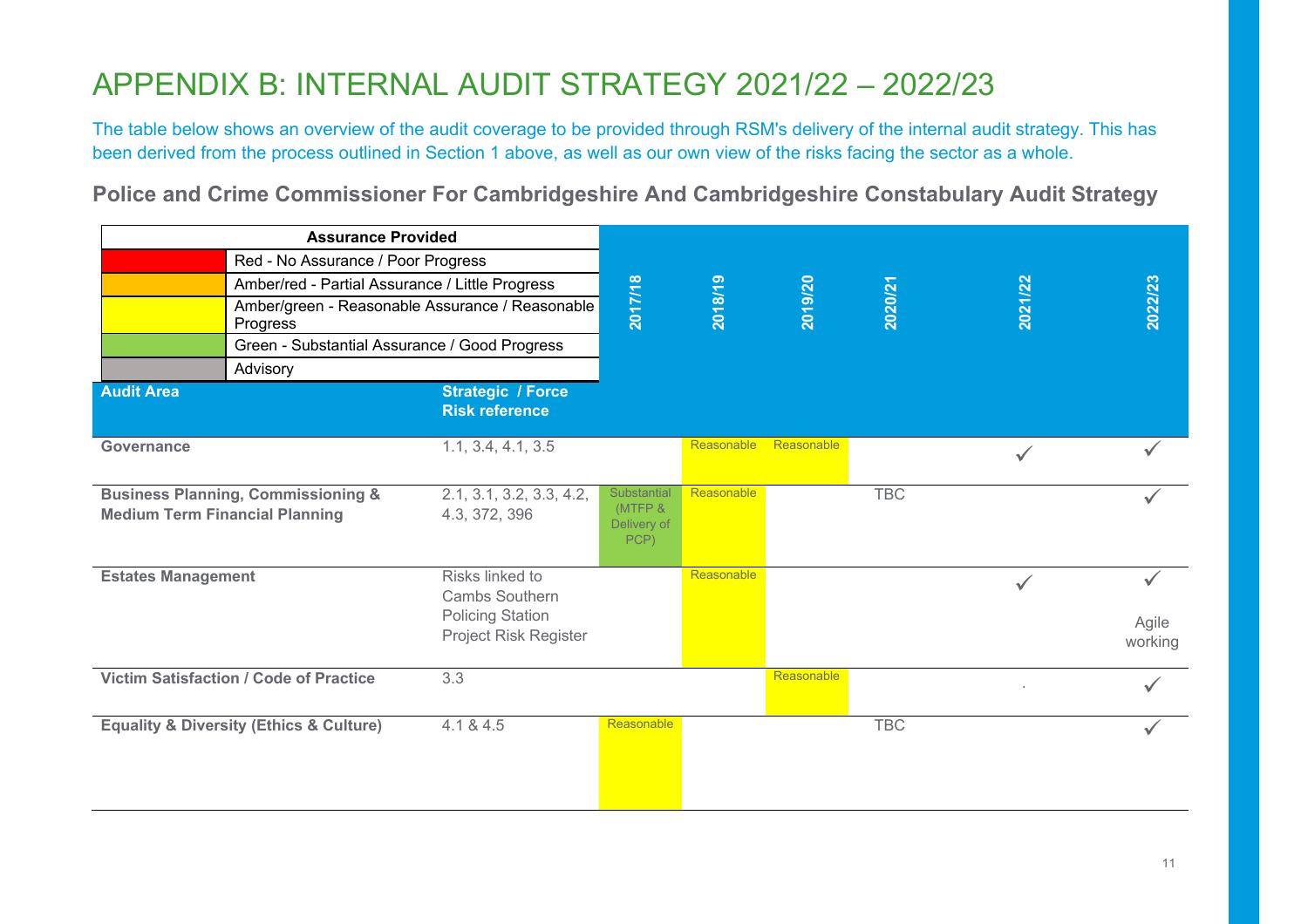|                                     | <b>Assurance Provided</b>                                   |             |             |             |             |              |                 |
|-------------------------------------|-------------------------------------------------------------|-------------|-------------|-------------|-------------|--------------|-----------------|
|                                     | Red - No Assurance / Poor Progress                          |             |             |             |             |              |                 |
|                                     | Amber/red - Partial Assurance / Little Progress             |             |             |             |             |              |                 |
|                                     | Amber/green - Reasonable Assurance / Reasonable<br>Progress | 2017/18     | 2018/19     | 2019/20     | 2020/21     | 2021/22      | 2022/23         |
|                                     | Green - Substantial Assurance / Good Progress               |             |             |             |             |              |                 |
|                                     | Advisory                                                    |             |             |             |             |              |                 |
| <b>Audit Area</b>                   | <b>Strategic / Force</b><br><b>Risk reference</b>           |             |             |             |             |              |                 |
| <b>Risk Management</b>              |                                                             | Substantial | Reasonable  | Substantial |             |              |                 |
| <b>Budgetary Control</b>            | 3.1                                                         |             | Substantial | Reasonable  |             | $\checkmark$ |                 |
| <b>General Ledger</b>               |                                                             | Reasonable  | Substantial |             | Substantial |              |                 |
| <b>Payroll &amp; Expenses</b>       |                                                             | Substantial | Substantial | Reasonable  | Reasonable  | See BCH Plan | See BCH<br>Plan |
| <b>Payments &amp; Creditors</b>     |                                                             | Reasonable  | Reasonable  |             | Reasonable  |              |                 |
| <b>Income &amp; Debtors</b>         |                                                             |             |             | Substantial |             |              | ✓               |
| <b>Cash, Banking &amp; Treasury</b> |                                                             |             |             |             | Reasonable  |              |                 |
|                                     | <b>Capital Accounting &amp; Fixed Assets</b>                | Reasonable  |             |             |             | $\checkmark$ |                 |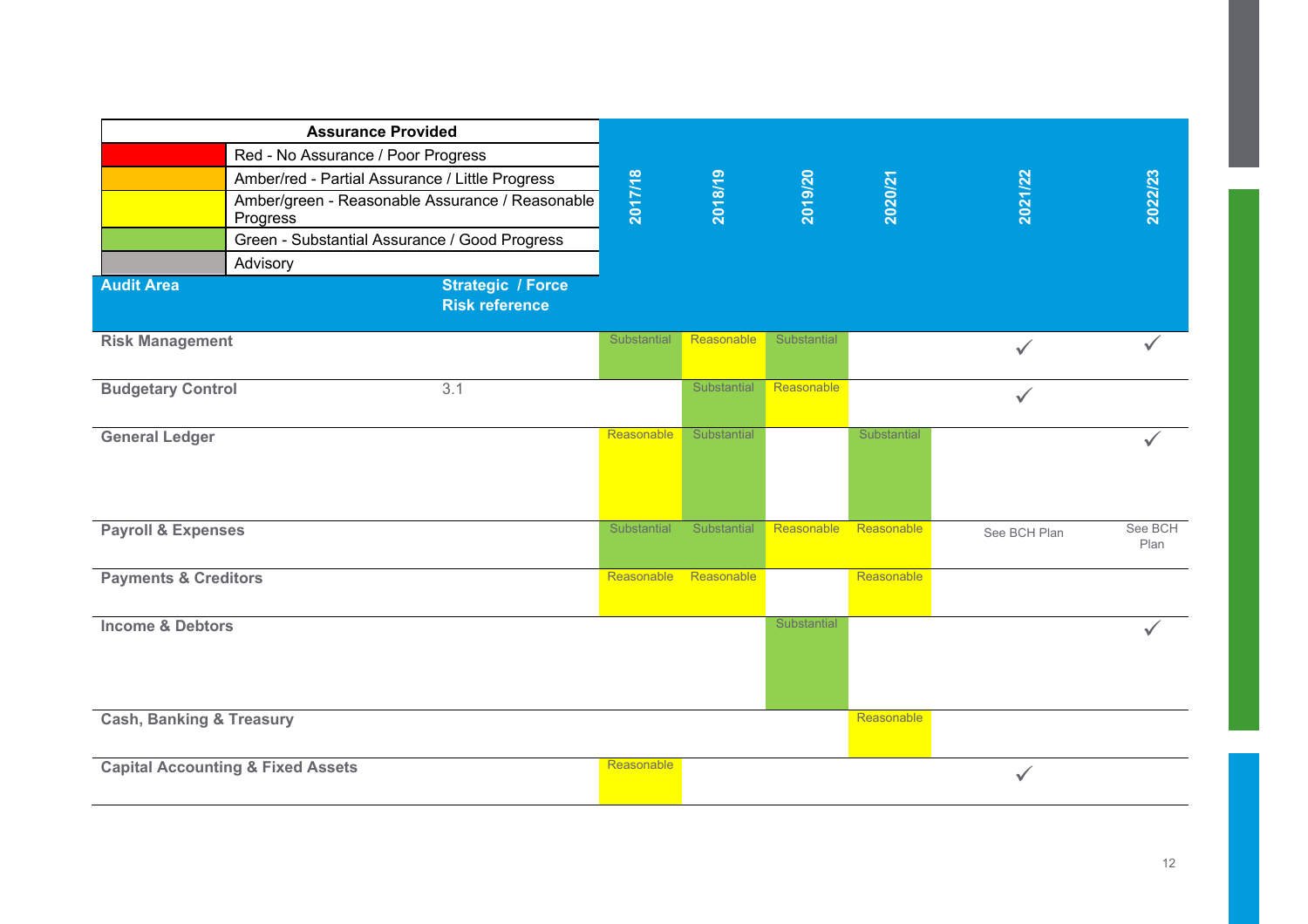|                                   | <b>Assurance Provided</b>                                   |                                                   |          |            |             |            |              |              |
|-----------------------------------|-------------------------------------------------------------|---------------------------------------------------|----------|------------|-------------|------------|--------------|--------------|
|                                   | Red - No Assurance / Poor Progress                          |                                                   |          |            |             |            |              |              |
|                                   | Amber/red - Partial Assurance / Little Progress             |                                                   |          |            |             |            |              |              |
|                                   | Amber/green - Reasonable Assurance / Reasonable<br>Progress |                                                   | 2017/18  | 2018/19    | 2019/20     | 2020/21    | 2021/22      | 2022/23      |
|                                   | Green - Substantial Assurance / Good Progress               |                                                   |          |            |             |            |              |              |
|                                   | Advisory                                                    |                                                   |          |            |             |            |              |              |
| <b>Audit Area</b>                 |                                                             | <b>Strategic / Force</b><br><b>Risk reference</b> |          |            |             |            |              |              |
| <b>Payments</b>                   | <b>Covert Human Intelligence Source (CHIS)</b>              |                                                   |          |            |             |            | $\checkmark$ |              |
|                                   | <b>Seized/Lost Property and Controlled Drugs</b>            |                                                   | Limited  | Reasonable |             |            | $\checkmark$ |              |
| <b>Complaints</b>                 |                                                             | 1.1, 4.1, 4.2, 436                                |          |            |             |            |              |              |
| <b>Capital Programme</b>          |                                                             |                                                   |          |            | Substantial |            |              |              |
| <b>Communications Strategy</b>    |                                                             |                                                   |          | Reasonable |             |            |              |              |
| <b>Delivery of Major Projects</b> |                                                             |                                                   |          | Partial    |             |            |              |              |
| <b>GDPR</b>                       |                                                             | 421                                               |          |            |             |            |              | $\checkmark$ |
| <b>Brexit</b>                     |                                                             | 2.3, 394                                          |          |            |             |            | <b>TBC</b>   |              |
| Follow up                         |                                                             |                                                   | Advisory | Advisory   | Advisory    | <b>TBC</b> | $\checkmark$ |              |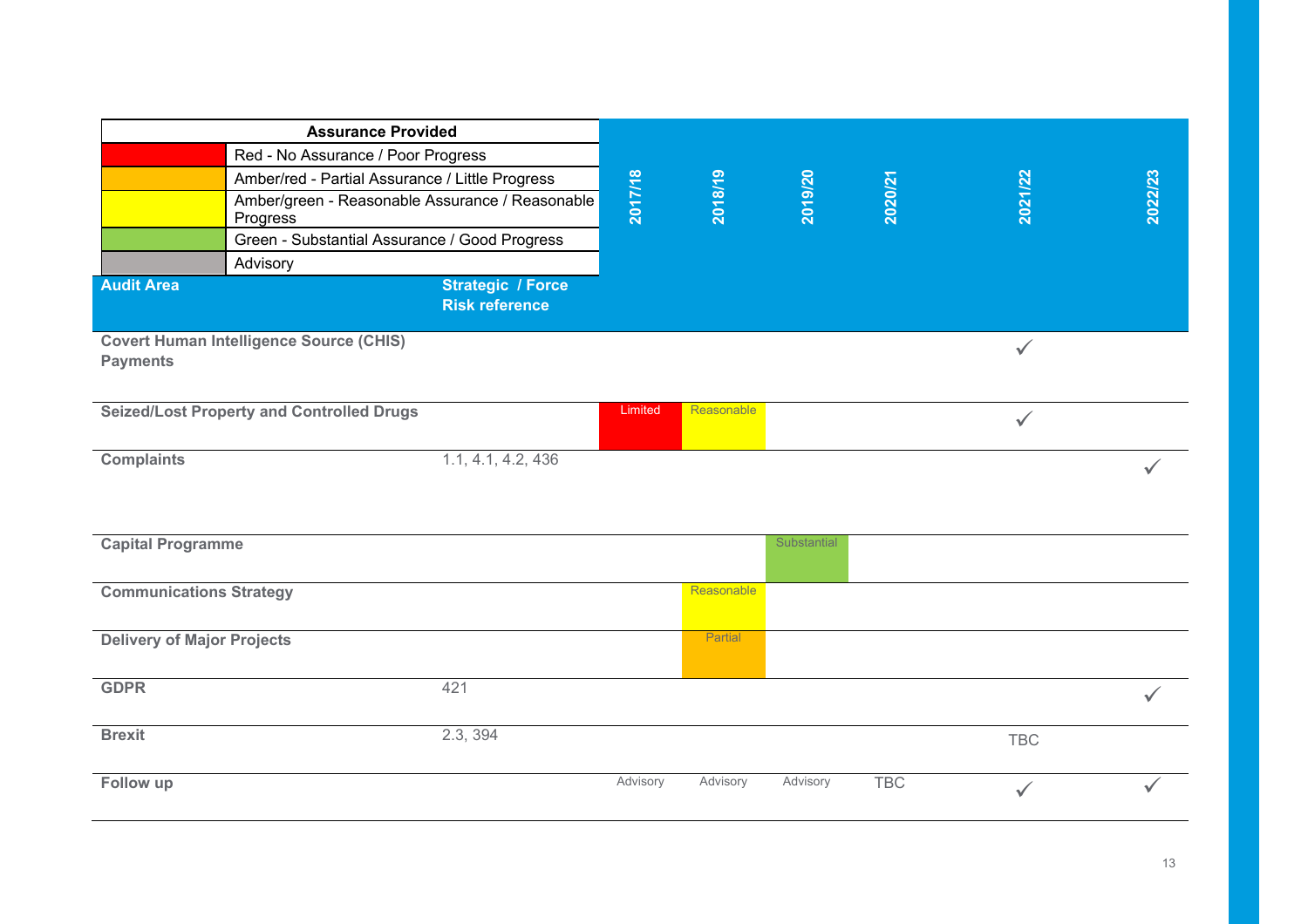### **Bedfordshire, Cambridgeshire and Hertfordshire Collaborative Audit Plan**

| <b>Assurance Provided</b>                                                                               |                                                             |                                                         |                                 |                                                           |                                         |                                                                     |                                              |                                              |
|---------------------------------------------------------------------------------------------------------|-------------------------------------------------------------|---------------------------------------------------------|---------------------------------|-----------------------------------------------------------|-----------------------------------------|---------------------------------------------------------------------|----------------------------------------------|----------------------------------------------|
| Red - No Assurance / Poor Progress                                                                      |                                                             |                                                         |                                 |                                                           |                                         |                                                                     |                                              |                                              |
|                                                                                                         | Amber/red - Partial Assurance / Little Progress             |                                                         |                                 |                                                           |                                         |                                                                     |                                              |                                              |
|                                                                                                         | Amber/green - Reasonable Assurance / Reasonable<br>Progress |                                                         | 2017/18                         | 2018/19                                                   | 2019/20                                 | 2020/21                                                             | 2021/22                                      | 2022/23                                      |
|                                                                                                         | Green - Substantial Assurance / Good Progress               |                                                         |                                 |                                                           |                                         |                                                                     |                                              |                                              |
|                                                                                                         | Advisory                                                    |                                                         |                                 |                                                           |                                         |                                                                     |                                              |                                              |
| <b>Audit Area</b>                                                                                       |                                                             | <b>Strategic</b><br>/ Force<br><b>Risk</b><br>reference |                                 |                                                           |                                         |                                                                     |                                              |                                              |
| <b>Corporate Review - to cover</b><br>Year 1 - Benefits Realisation<br>Year 2 - Risk Management process | Year 3 - TBC once new PCCs in post                          | 2.3, 3.2,<br>4.1                                        |                                 | Advisory<br>(JPS Benefits<br>Realisation)                 | <b>Benefits</b><br>realisation          | <b>Risk</b><br>Management                                           |                                              |                                              |
| Fraud                                                                                                   |                                                             |                                                         |                                 |                                                           | Advisory<br>(Risk<br>Assessment)        | (included in<br>procurement<br>review)                              | (included<br>within<br>individual<br>audits) | (included<br>within<br>individual<br>audits) |
|                                                                                                         | <b>Procurement (7Force - Lead Essex Police)</b>             | 3.1, 3.2                                                |                                 |                                                           |                                         | Reasonable                                                          | $\checkmark$<br>(Follow<br>up)               | $\checkmark$                                 |
| <b>Procurement Compliance (BCH)</b>                                                                     |                                                             | 3.1, 3.2                                                |                                 |                                                           | Partial                                 | Poor<br>Progress                                                    |                                              |                                              |
| <b>ICT</b>                                                                                              |                                                             | 419                                                     | Advisory<br>(Cyber<br>Security) | Advisory<br>(GDPR)<br>Partial<br>(ICT)<br>Infrastructure) | Reasonable<br>(Business)<br>Continuity) | Advisory<br>(Cloud<br>Security)<br><b>TBC</b><br>(Remote<br>Working |                                              |                                              |
| <b>Proceeds of Crime</b>                                                                                |                                                             |                                                         |                                 |                                                           |                                         |                                                                     |                                              |                                              |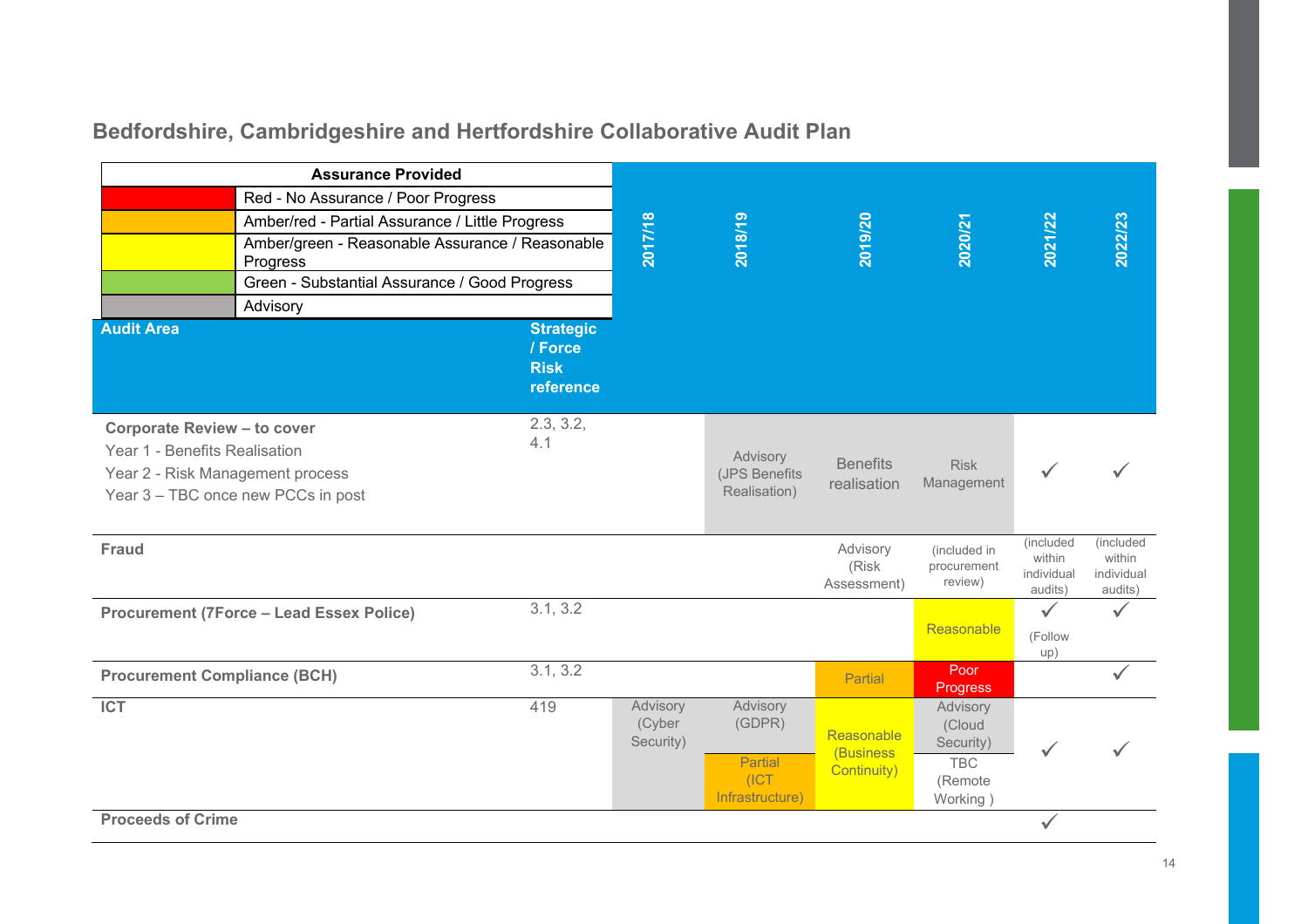| <b>Assurance Provided</b>               |                                                             |                                                         |                                                              |                                                                    |                               |             |              |              |
|-----------------------------------------|-------------------------------------------------------------|---------------------------------------------------------|--------------------------------------------------------------|--------------------------------------------------------------------|-------------------------------|-------------|--------------|--------------|
| Red - No Assurance / Poor Progress      |                                                             |                                                         |                                                              |                                                                    |                               |             |              |              |
|                                         | Amber/red - Partial Assurance / Little Progress             |                                                         |                                                              |                                                                    |                               |             |              |              |
|                                         | Amber/green - Reasonable Assurance / Reasonable<br>Progress |                                                         | 2017/18                                                      | 2018/19                                                            | 2019/20                       | 2020/21     | 2021/22      | 2022/23      |
|                                         | Green - Substantial Assurance / Good Progress               |                                                         |                                                              |                                                                    |                               |             |              |              |
|                                         | Advisory                                                    |                                                         |                                                              |                                                                    |                               |             |              |              |
| <b>Audit Area</b>                       |                                                             | <b>Strategic</b><br>/ Force<br><b>Risk</b><br>reference |                                                              |                                                                    |                               |             |              |              |
| <b>Health and Safety</b>                |                                                             | 4.4, 4.5                                                |                                                              |                                                                    | <b>No</b><br><b>Assurance</b> | Substantial |              | ✓            |
|                                         | <b>Police Education Qualification Framework</b>             | 395                                                     |                                                              |                                                                    |                               |             |              |              |
| <b>Cameras, Tickets and Collisions</b>  |                                                             | Substantial                                             |                                                              |                                                                    |                               |             | ✓            |              |
|                                         | <b>Occupational Health (Incorporating Wellbeing)</b>        |                                                         |                                                              |                                                                    |                               | Advisory    |              |              |
| <b>Payroll including overtime</b>       |                                                             |                                                         |                                                              | Previously within individual plan                                  |                               |             |              | $\checkmark$ |
|                                         | <b>Preparedness for Emergency Service Network</b>           | 3.1, 4.2                                                |                                                              |                                                                    |                               |             | $\checkmark$ |              |
| <b>HR</b>                               |                                                             |                                                         | Reasonable<br>(Recruitment<br>and<br>Succession<br>Planning) | Reasonable<br>(Readiness for<br>Implementat'n<br>of New<br>System) |                               |             |              |              |
| <b>Major Crime</b>                      |                                                             |                                                         | <b>Reasonable</b>                                            |                                                                    |                               |             |              |              |
| <b>Preparedness for Athena</b>          |                                                             |                                                         | Reasonable                                                   |                                                                    |                               |             |              |              |
| Improvement                             | <b>Professional Standards Department: Governance and</b>    |                                                         | Reasonable                                                   |                                                                    |                               |             |              |              |
|                                         | <b>Local Criminal Justice Board Secretariat</b>             |                                                         | Advisory                                                     |                                                                    |                               |             |              |              |
| <b>Dealing with BCH Internal Audits</b> |                                                             |                                                         |                                                              | Advisory                                                           |                               |             |              |              |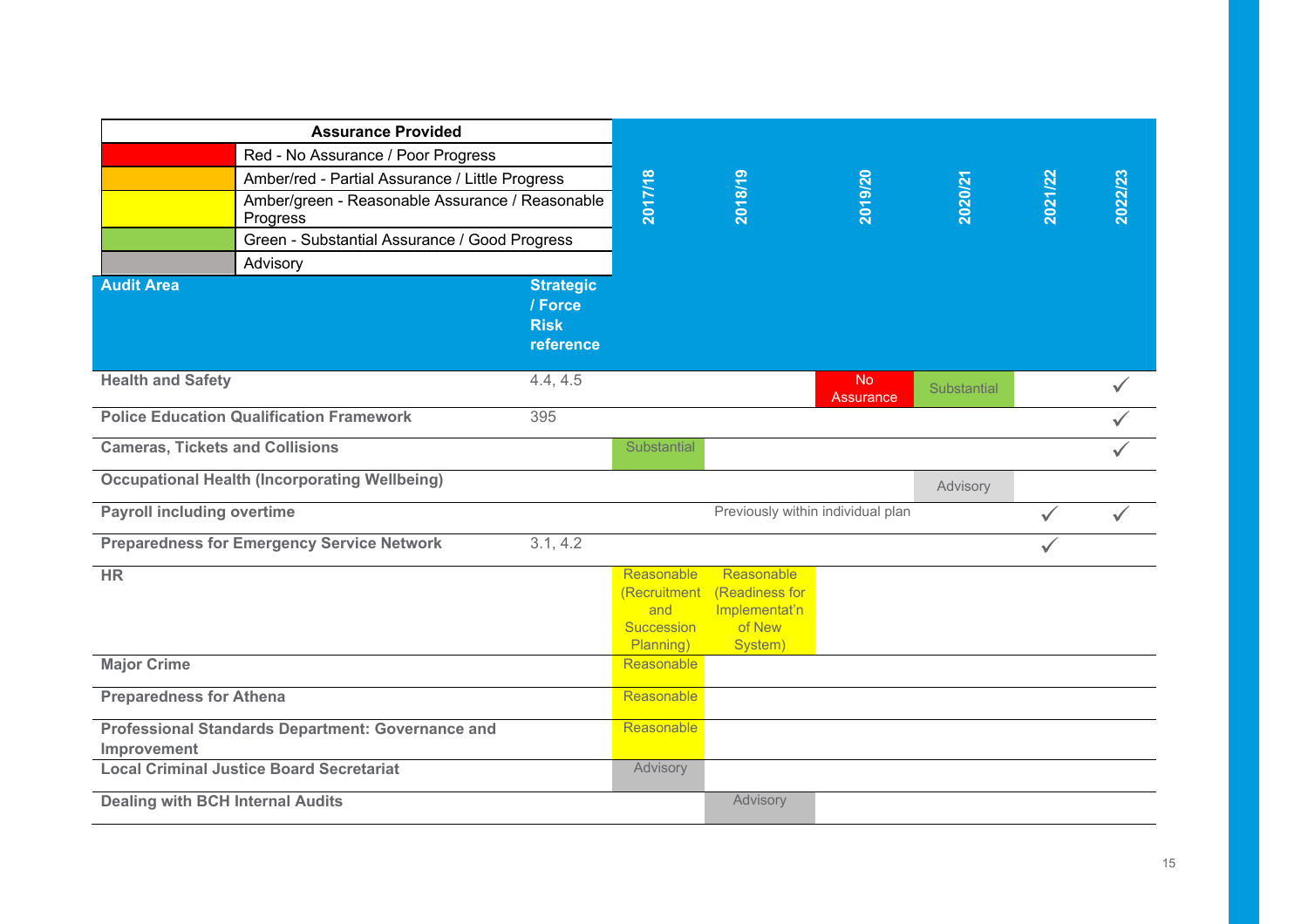| <b>Assurance Provided</b>                                       |                                                             |         |                   |         |          |         |         |
|-----------------------------------------------------------------|-------------------------------------------------------------|---------|-------------------|---------|----------|---------|---------|
| Red - No Assurance / Poor Progress                              |                                                             |         |                   |         |          |         |         |
|                                                                 | Amber/red - Partial Assurance / Little Progress             |         |                   |         |          |         |         |
|                                                                 | Amber/green - Reasonable Assurance / Reasonable<br>Progress | 2017/18 | 2018/19           | 2019/20 | 2020/21  | 2021/22 | 2022/23 |
|                                                                 | Green - Substantial Assurance / Good Progress               |         |                   |         |          |         |         |
|                                                                 | Advisory                                                    |         |                   |         |          |         |         |
| <b>Audit Area</b>                                               | <b>Strategic</b>                                            |         |                   |         |          |         |         |
|                                                                 | / Force<br><b>Risk</b>                                      |         |                   |         |          |         |         |
|                                                                 | reference                                                   |         |                   |         |          |         |         |
| <b>Custody including Health &amp; Safety Incident Reporting</b> |                                                             |         | <b>Reasonable</b> |         |          |         |         |
| <b>ERSOU (Financial Management of grants and</b>                |                                                             |         | Substantial       |         |          |         |         |
| expenditure)                                                    |                                                             |         |                   |         |          |         |         |
| Regional Development Centre (7 Force - Lead - Essex             |                                                             |         |                   |         | Advisory |         |         |
| Police)                                                         |                                                             |         |                   |         |          |         |         |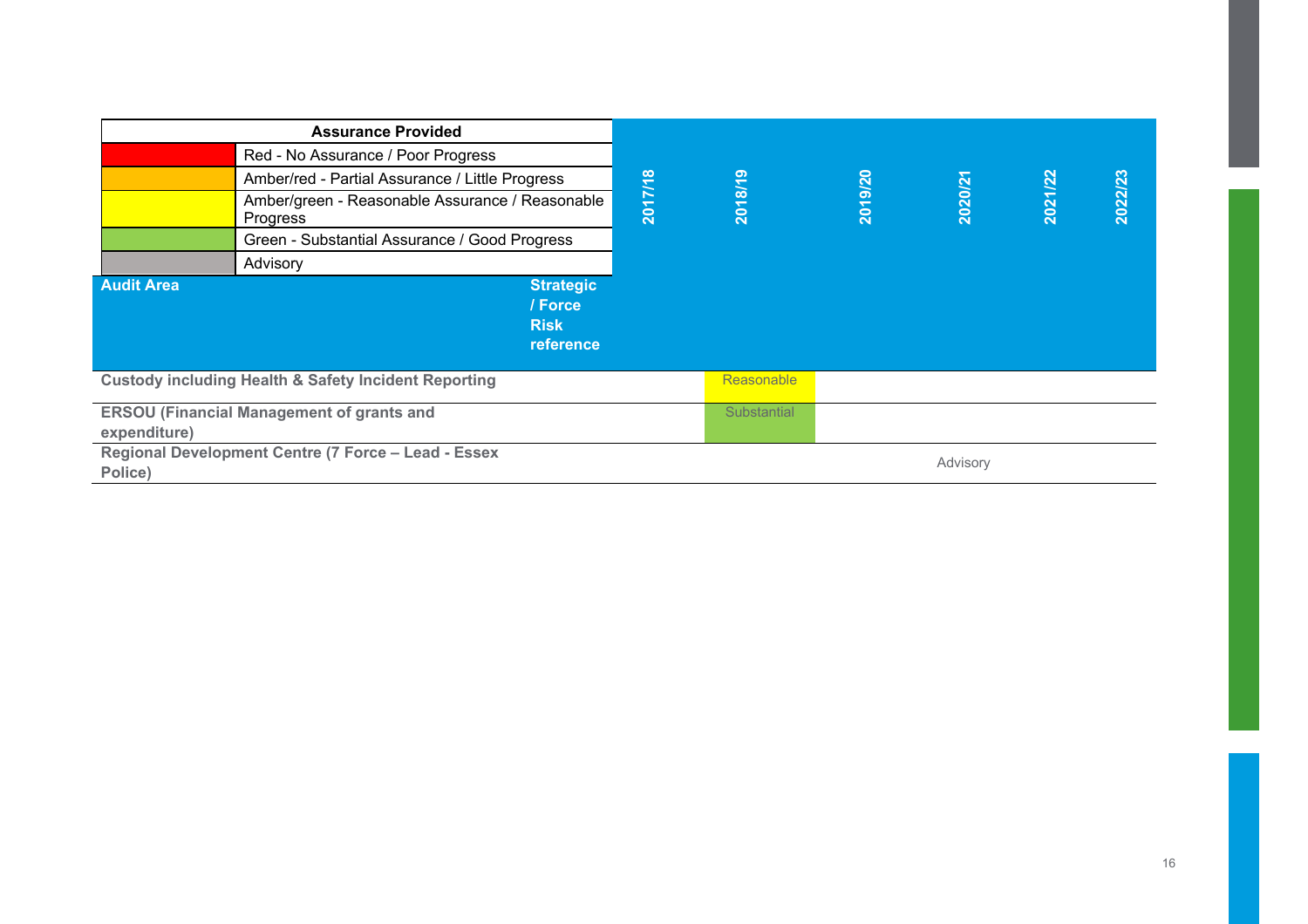## APPENDIX C: INTERNAL AUDIT CHARTER

#### **Need for the charter**

This charter establishes the purpose, authority and responsibilities for the internal audit service for the Police and Crime Commissioner for Cambridgeshire and Cambridgeshire Constabulary. The establishment of a charter is a requirement of the Public Sector Internal Audit Standards (PSIAS) and approval of the charter is the responsibility of the joint audit committee.

The internal audit service is provided by RSM Risk Assurance Services LLP ("RSM").

We plan and perform our internal audit work with a view to reviewing and evaluating the risk management, control and governance arrangements that the organisation has in place, focusing in particular on how these arrangements help you to achieve its objectives. The PSIAS encompass the mandatory elements of the Institute of Internal Auditors (IIA) International Professional Practices Framework (IPPF) as follows:

- Core principles for the professional practice of internal auditing;
- Definition of internal auditing;
- Code of ethics; and
- The Standards.

#### **Mission of internal audit**

As set out in the PSIAS, the mission articulates what internal audit aspires to accomplish within an organisation. Its place in the IPPF is deliberate, demonstrating how practitioners should leverage the entire framework to facilitate their ability to achieve the mission.

*"To enhance and protect organisational value by providing risk-based and objective assurance, advice and insight".* 

#### **Independence and ethics**

To provide for the independence of internal audit, its personnel report directly to the Partner, Mark Jones (acting as your head of internal audit). The independence of RSM is assured by the internal audit service reporting to the Police and Crime Commissioner and Chief Constable, with further reporting lines to the Chief Finance Officer.

In previous years we have undertaken work to support the Police and Crime Commissioner and Chief Constable in updating the latest Annual Governance Statements (AGSs) for the Constabulary and for the Office of the Police and Crime Commissioner, based on the evidence provided and discussions with a number of key individuals.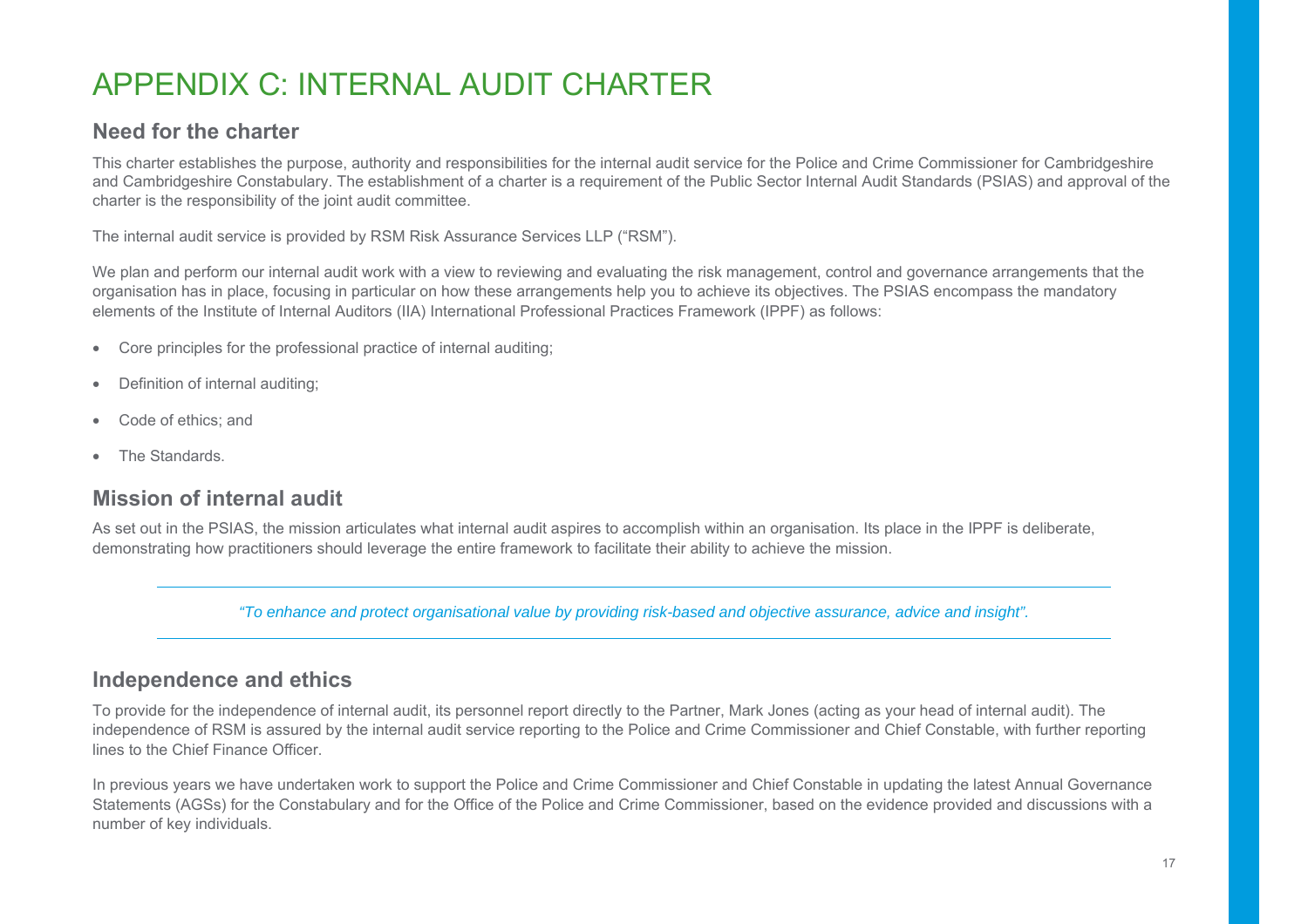If this is completed again within 2021/22, this will be completed under separate Letters of Engagement and will be independently undertaken by separate management teams and Partners, independent of the internal audit team. Therefore, we do not consider any conflicts of interests need to be declared.

The head of internal audit has unrestricted access to the chair of audit committee to whom all significant concerns relating to the adequacy and effectiveness of risk management activities, internal control and governance are reported.

Conflicts of interest may arise where RSM provides services other than internal audit to Police and Crime Commissioner for Cambridgeshire and Cambridgeshire Constabulary. Steps will be taken to avoid or manage transparently and openly such conflicts of interest so that there is no real or perceived threat or impairment to independence in providing the internal audit service. If a potential conflict arises through the provision of other services, disclosure will be reported to the joint audit committee. The nature of the disclosure will depend upon the potential impairment and it is important that our role does not appear to be compromised in reporting the matter to the joint audit committee. Equally we do not want the organisations to be deprived of wider RSM expertise and will therefore raise awareness without compromising our independence.

#### **Responsibilities**

In providing your outsourced internal audit service, RSM has a responsibility to:

- Develop a flexible and risk based internal audit strategy with more detailed annual audit plans. The plan will be submitted to the joint audit committee for review and approval each year before work commences on delivery of that plan.
- Implement the internal audit plan as approved, including any additional tasks requested by management and the joint audit committee.
- Ensure the internal audit team consists of professional audit staff with sufficient knowledge, skills, and experience.
- Establish a quality assurance and improvement program to ensure the quality and effective operation of internal audit activities.
- Perform advisory activities where appropriate, beyond internal audit's assurance services, to assist management in meeting its objectives.
- Bring a systematic disciplined approach to evaluate and report on the effectiveness of risk management, internal control and governance processes.
- Highlight control weaknesses and required associated improvements together with corrective action recommended to management based on an acceptable and practicable timeframe.
- Undertake follow up reviews to ensure management has implemented agreed internal control improvements within specified and agreed timeframes.
- Report regularly to the joint audit committee to demonstrate the performance of the internal audit service.

For clarity, we have included the definition of 'internal audit', 'senior management' and 'board'.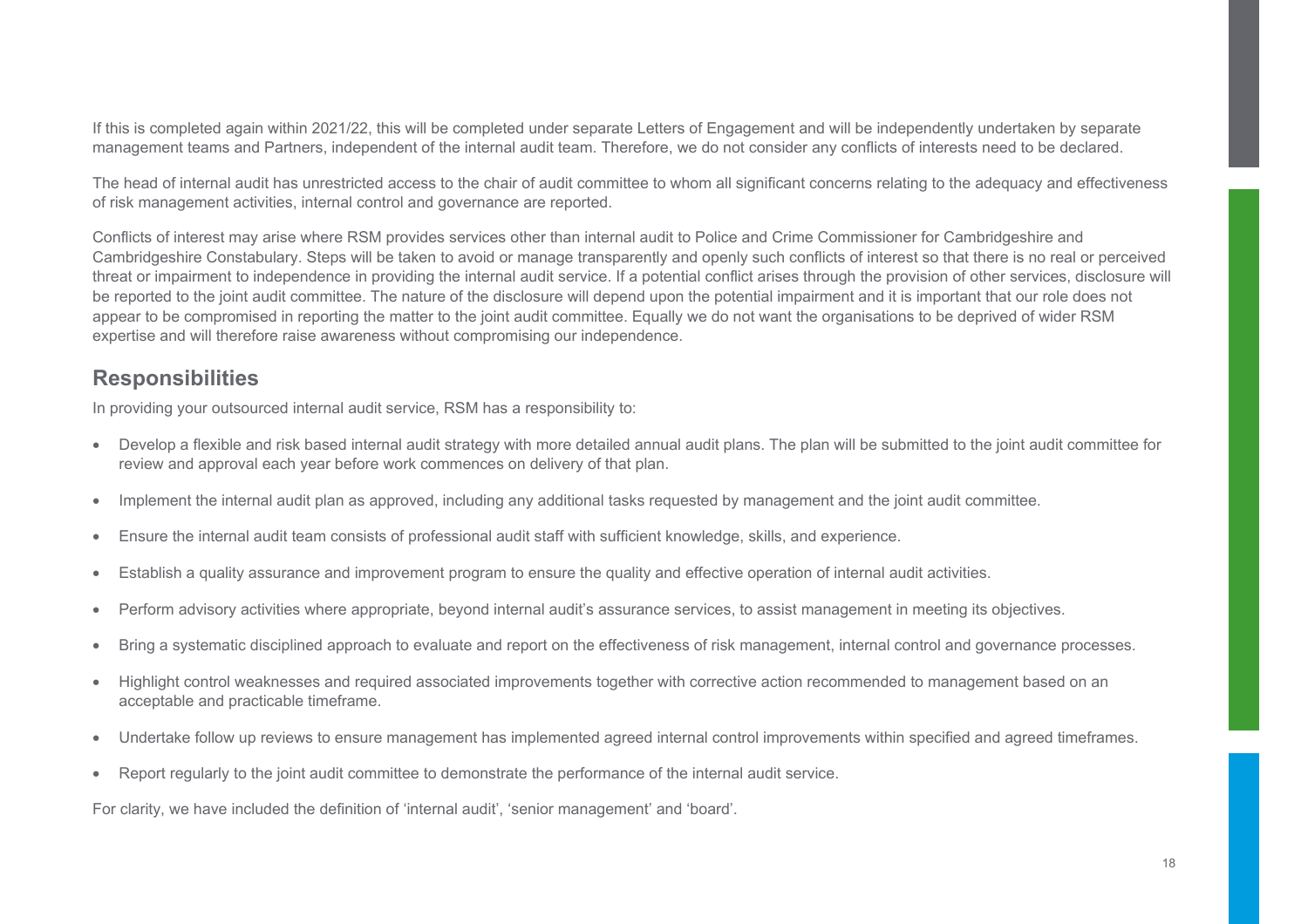- Internal audit a department, division, team of consultant, or other practitioner (s) that provides independent, objective assurance and consulting services designed to add value and improve an organisation's operations. The internal audit activity helps an organisation accomplish its objectives by bringing a systematic, disciplined approach to evaluate and improve the effectiveness of governance, risk management and control processes.
- Senior management who are the team of individuals at the highest level of organisational management who have the day-to-day responsibilities for managing the organisations.
- Board The highest level governing body charged with the responsibility to direct and/or oversee the organisation's activities and hold organisational management accountable. Furthermore, "board" may refer to a committee or another body to which the governing body has delegated certain functions (eg a joint audit committee).

#### **Client care standards**

In delivering our services we require full cooperation from key stakeholders and relevant business areas to ensure a smooth delivery of the plan. We proposed the following KPIs for monitoring the delivery of the internal audit service:

- Discussions with senior staff at the client take place to confirm the scope six weeks before the agreed audit start date.
- Key information such as: the draft assignment planning sheet are issued by RSM to the key auditee six weeks before the agreed start date.
- The lead auditor to contact the client to confirm logistical arrangements at least 15 working days before the commencement of the audit fieldwork to confirm practical arrangements, appointments, debrief date etc.
- Fieldwork takes place on agreed dates with key issues flagged up immediately.
- A debrief meeting will be held with audit sponsor at the end of fieldwork or within a reasonable time frame.
- Draft reports will be issued within 10 working days of the debrief meeting and will be issued by RSM to the agreed distribution list / Huddle.
- Management responses to the draft report should be submitted to RSM.
- Within three working days of receipt of client responses the final report will be issued by RSM to the assignment sponsor and any other agreed recipients of the report.

#### We continue to closely monitor and implement official guidelines from the Government and health organisations in respect of Covid-19. All our staff must adhere to the relevant RSM Policies, including limiting time on site and completing the relevant approvals prior to any site visit.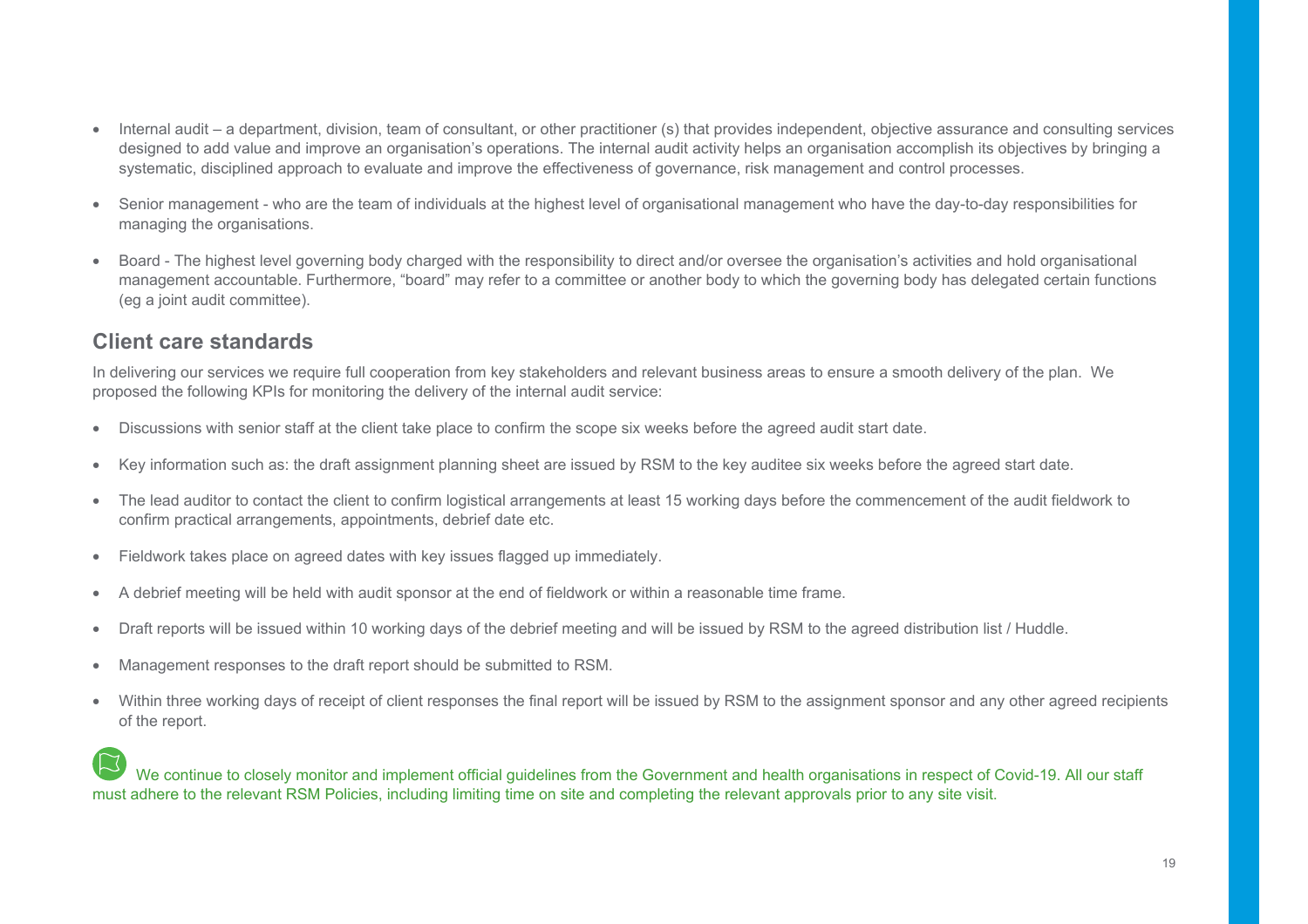### **Authority**

The internal audit team is authorised to:

- Have unrestricted access to all functions, records, property and personnel which it considers necessary to fulfil its function.
- Have full and free access to the joint audit committee.
- Allocate resources, set timeframes, define review areas, develop scopes of work and apply techniques to accomplish the overall internal audit objectives.
- Obtain the required assistance from personnel within the organisation where audits will be performed, including other specialised services from within or outside the organisation.

The head of internal audit and internal audit staff are not authorised to:

- Perform any operational duties associated with the organisation.
- Initiate or approve accounting transactions on behalf of the organisation.
- Direct the activities of any employee not employed by RSM unless specifically seconded to internal audit.

### **Reporting**

An assignment report will be issued following each internal audit assignment. The report will be issued in draft for comment by management, and then issued as a final report to management, with the executive summary being provided to the joint audit committee. The final report will contain an action plan agreed with management to address any weaknesses identified by internal audit.

The internal audit service will issue progress reports to the joint audit committee and management summarising outcomes of audit activities, including follow up reviews.

As your internal audit provider, the assignment opinions that RSM provides the organisation during the year are part of the framework of assurances that assist the board in taking decisions and managing its risks.

As the provider of the internal audit service we are required to provide a annual opinions on the adequacy and effectiveness of the organisations' governance, risk management and control arrangements. In giving our opinions it should be noted that assurance can never be absolute. The most that the internal audit service can provide to the board is a reasonable assurance that there are no major weaknesses in risk management, governance and control processes. The annual opinions will be provided to the organisations by RSM Risk Assurance Services LLP at the financial year end. The results of internal audit reviews, and the annual opinions, should be used by management and the Board to inform the organisations' annual governance statements.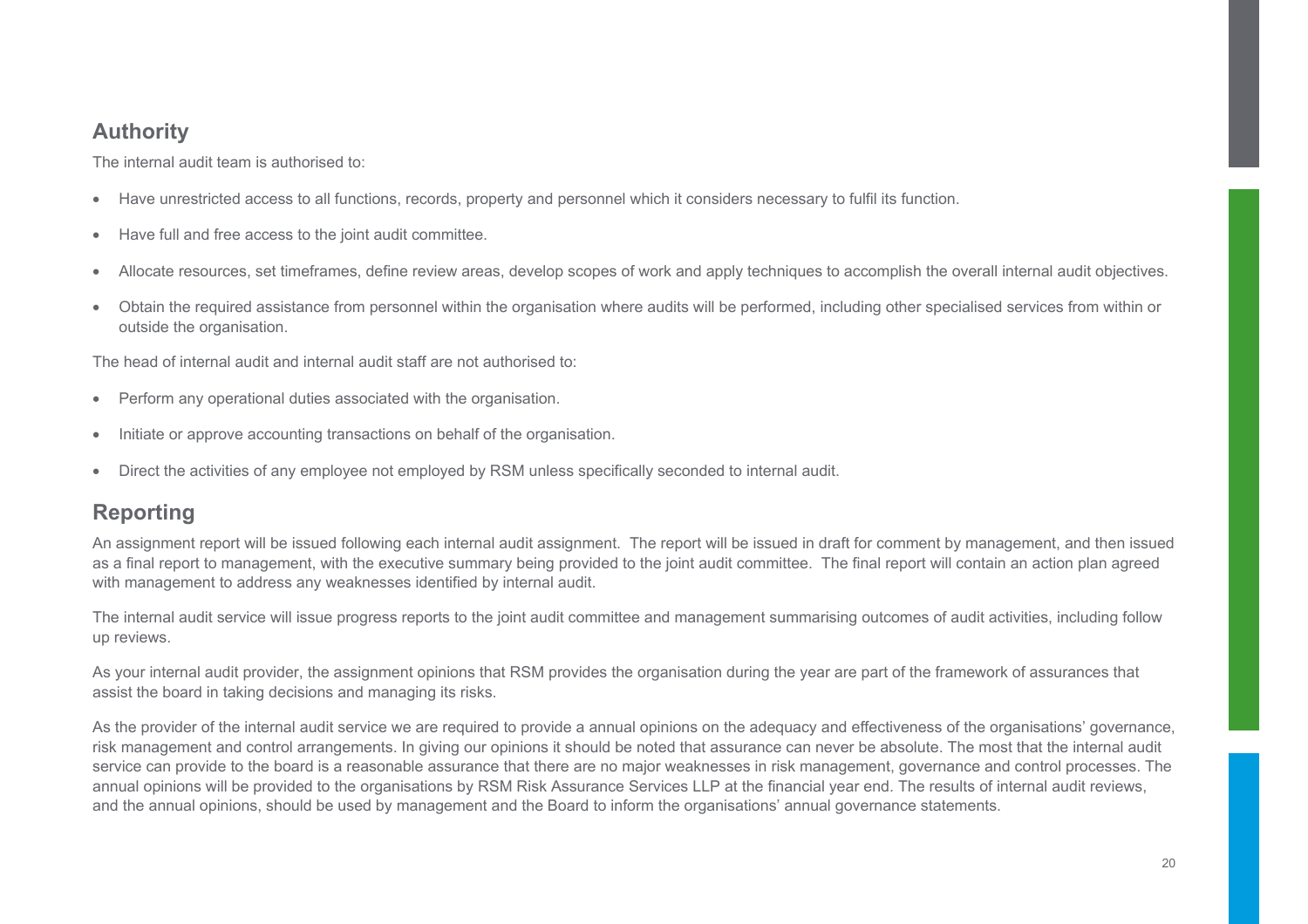#### **Data protection**

Internal audit files need to include sufficient, reliable, relevant and useful evidence in order to support our findings and conclusions. Personal data is not shared with unauthorised persons unless there is a valid and lawful requirement to do so. We are authorised as providers of internal audit services to our clients (through the firm's terms of business and our engagement letter) to have access to all necessary documentation from our clients needed to carry out our duties.

#### **Quality Assurance and Improvement**

As your external service provider of internal audit services, we have the responsibility for maintaining an effective internal audit activity. Under the standards, internal audit services are required to have an external quality assessment every five years. In addition to this, we also have in place an internal quality assurance and improvement programme, led by a dedicated team who undertake these reviews. This ensures continuous improvement of our internal audit services.

Any areas which we believe warrant bringing to your attention, which may have the potential to have an impact on the quality of the service we provide to you, will be raised in our progress reports to the audit committee.

### **Fraud**

The joint audit committee recognises that management is responsible for controls to reasonably prevent and detect fraud. Furthermore, the joint audit committee recognises that internal audit is not responsible for identifying fraud; however internal audit will be aware of the risk of fraud when planning and undertaking any assignments.

### **Approval of the internal audit charter**

By approving this document, the internal audit strategy, the joint audit committee is also approving the internal audit charter.